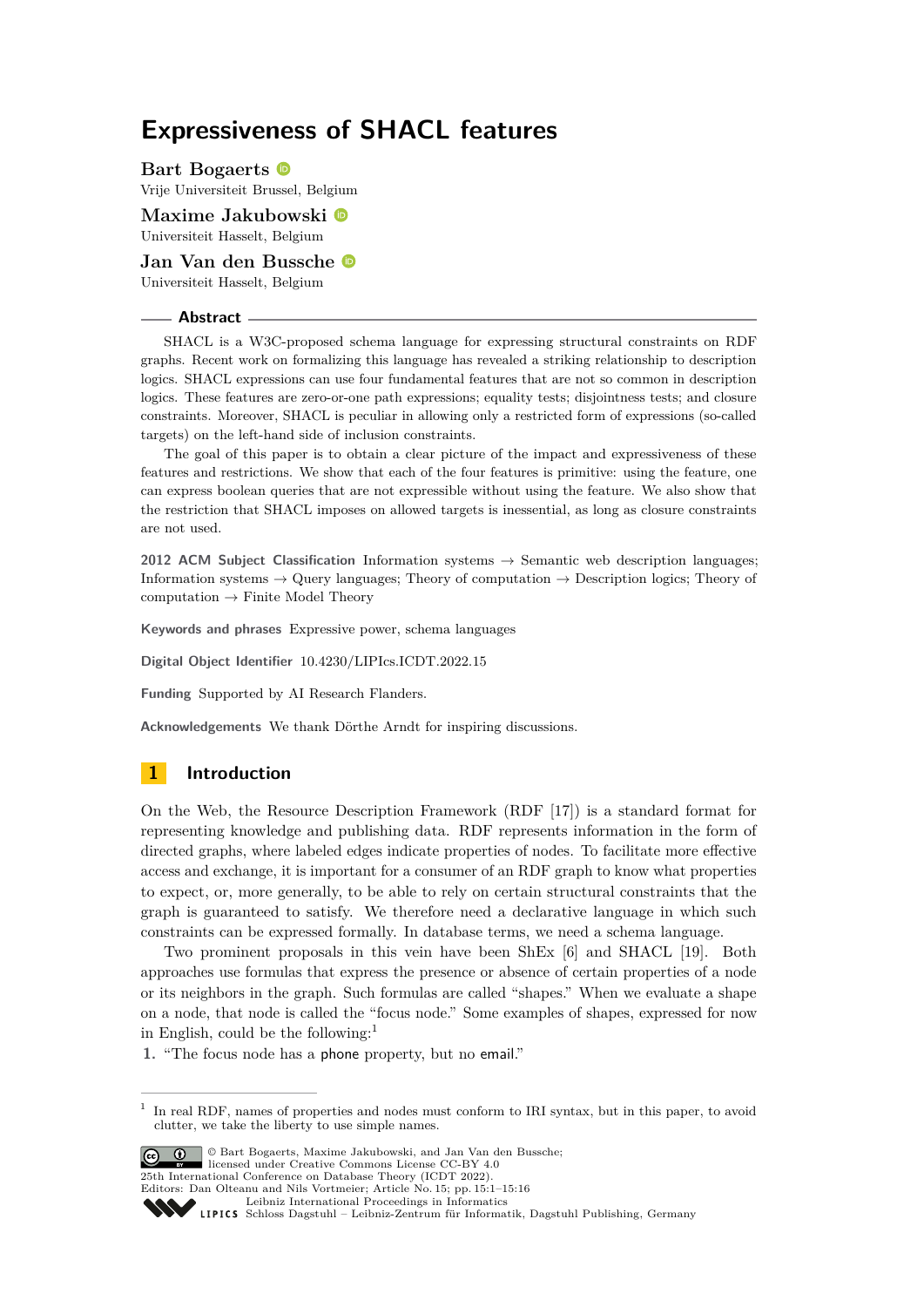## **15:2 Expressiveness of SHACL features**

- **2.** "The focus node has at least five incoming managed-by edges."
- **3.** "Through a path of friend edges, the focus node can reach a node with a CEO-of edge to the node Apple."
- **4.** "The focus node has at least one colleague who is also a friend."
- **5.** "The focus node has no other properties than name, address, or birthdate."

In this paper, we look deeper into SHACL, the language recommended by the World Wide Web Consortium. We do not use the actual SHACL syntax, but work with the elegant formalization proposed by Corman, Reutter and Savkovic [\[9\]](#page-15-3), and used in subsequent works by several authors [\[2,](#page-14-0) [13,](#page-15-4) [16\]](#page-15-5). That formalization reveals a striking similarity between shapes on the one hand, and concepts, familiar from description logics [\[4\]](#page-15-6), on the other hand. The similarity between SHACL and description logics runs even deeper when we account for targeting, which is the actual mechanism to express constraints on an RDF graph using shapes.

Specifically, a non-recursive *shape schema*<sup>[2](#page-1-0)</sup> is essentially a finite list of shapes, where each shape  $\phi$  is additionally associated with a target query *q*. An RDF graph *G* is said to conform to such a schema if for every target–shape combination  $(q, \phi)$ , and every node *v* returned by *q* on *G*, we have that *v* satisfies  $\phi$  in *G*. Let us see some examples of target–shape pairs, still expressed in English:

- **6.** "Every node of type Person has an email or phone property." Here, the target query returns all nodes with an edge labeled type to node Person; the shape checks that the focus node has an email or phone property.
- **7.** "Different nodes never have the same email." Here the target query returns all nodes with an incoming email edge, and the shape checks that the focus node does not have two or more incoming email edges.
- **8.** "Every mathematician has a finite Erdős number." Here the target query returns all nodes of type Mathematician, and the shape checks that the focus node can reach the node Erdős by a path that matches the regular expression (author<sup>-</sup>/author)<sup>\*</sup>. Here, the minus superscript denotes an inverse edge.

Now interestingly, and apparent in the examples 6–8, the target queries considered for this purpose in SHACL, as well as in ShEx, actually correspond to simple cases of shapes. It is then only a small step to consider *generalized* shape schemas as finite sets of inclusion statements of the form  $\phi_1 \subset \phi_2$ , where  $\phi_1$  and  $\phi_2$  are shapes. Since, as noted above, shapes correspond to concepts, we thus see that shape schemas correspond to TBoxes in description logics.

We stress that the task we are focusing on in this paper is checking conformance of RDF graphs against shape schemas. Every shape schema  $S$  defines a decision problem: given an RDF graph  $G$ , check whether  $G$  conforms to  $S$ . In database terms, we are processing a *boolean query* on a graph database. In description logic terms, this amounts to *model checking* of a TBox: given an interpretation, check whether it satisfies the TBox. Thus our focus is a bit different from that of typical applications of description logics. There, facts are declared in ABoxes, which should not be confused with interpretations. The focus is then on higher reasoning tasks, such as checking satisfiability of an ABox and a TBox, or deciding logical entailment.

Given the above context, let us now look in more detail at the logical constructs that can be used to build shapes. Some of these constructs are well known concept constructors

<span id="page-1-0"></span><sup>2</sup> Real SHACL uses the term *shapes graph* instead of shape schema.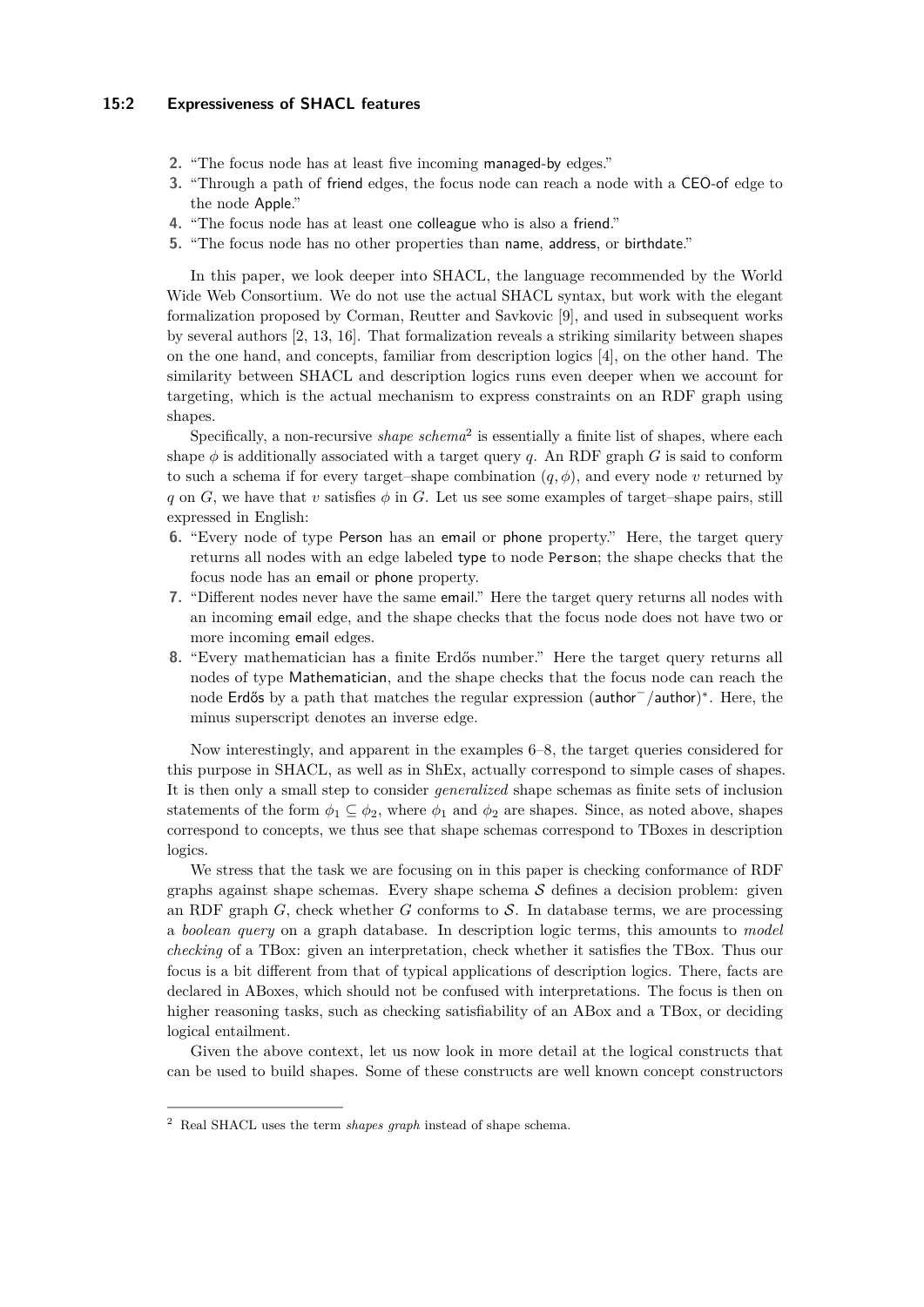from expressive description logics [\[7\]](#page-15-7): the boolean connectives; constants; qualified number restriction (a combination of existential quantification and counting); and regular path expressions with inverse. To illustrate, example shapes 1–3 are expressible as follows:

- **1.** ≥<sub>1</sub> phone. $\top \wedge \neg \geq_1$  email. $\top$ . This uses qualified number restriction with count 1 (so essentially existential quantification), conjunction, and negation;  $\top$  stands for true.
- **2.** ≥<sub>5</sub> managed-by<sup>−</sup>.⊤. This uses counting to 5, and inverse.
- **3.** ≥<sup>1</sup> friend<sup>∗</sup> */*CEO-of*.*{Apple}. This uses a regular path expression and the constant Apple.

However, SHACL also has four specific logical features that are less common:

- **Equality, disjointness:** The shape  $eq(E,r)$ , for a path expression *E* and a property *r*, tests equality of the sets of nodes reachable from the focus node by an *r*-edge on the one hand, and by an  $E$ -path on the other hand. A similar shape  $disj(E, r)$  tests disjointness of the two sets. To illustrate, example shape 4 is expressed as  $\neg disj$ (colleague, friend).
- **Closure constraints:** RDF graphs to be checked for conformance against some shape schema need not obey some fixed vocabulary. Thus SHACL provides shapes of the form *closed*(*R*), with *R* a finite set of properties, expressing that the focus node has no properties other than those in *R*. This was already illustrated as example shape 5, with  $R =$ {name*,* address*,* birthdate}.
- **Zero-or-one paths:** If *E* is a path expression, then the path expression *E*?, evaluated in a focus node *v*, yields the set of nodes reachable from *v* by an *E*-path, plus *v* itself. This constructor, which is also present in the RDF query language SPARQL, is a very special case of *tests* in the logic PDL [\[7\]](#page-15-7), where  $E$ ? would be written as  $E \cup T$ ?. For example, in a function call graph as used in software engineering, the shape  $\geq_5$  calls?. T expresses that the focus node calls at least *four* functions other than itself. Interestingly, zero-or-one paths allow the expression of self-restriction, a feature introduced in the logic SROIQ [\[11\]](#page-15-8) and adopted in the Web ontology language [\[14\]](#page-15-9). For example, staying with the function calls, to express in SROIQ that the focus node calls itself, one can write ∃calls*.*Self. As a SHACL shape, we can write *eq*(calls?*,* calls).

Our goal in this paper is to clarify the impact of the above four features on the expressiveness of SHACL as a language for boolean queries on graph databases. Thereto, we offer the following contributions.

- We show that each of the four features is primitive in a strong sense. Specifically, for each feature, we exhibit a boolean query *Q* such that *Q* is expressible by a single target–shape pair, using only the feature and the basic constructs; however, *Q* is not expressible by any generalized shape schema when the feature is disallowed.
- We also clarify the significance of the restriction that SHACL puts on allowed targets. m. We observe that as long as closure constraints are not used, the restriction is actually insignificant. Any generalized shape schema, allowing arbitrary but closure-free shapes on the left-hand sides of the inclusion statements, can be equivalently written as a shape schema with only targets on the left-hand sides. However, allowing closure constraints on the left-hand side strictly adds expressive power.
- Our results continue to hold when the definition of *recursive* shapes is allowed, provided  $\blacksquare$ that recursion through negation is stratified.

This paper is organized as follows. Section [2](#page-3-0) presents clean formal definitions of nonrecursive shape schemas, building on and inspired by the work of Andreşel, Corman, et al. cited above. Section [3](#page-6-0) presents our results. Section [4](#page-12-0) presents the extension to stratified recursion. Section [5](#page-13-0) offers concluding remarks.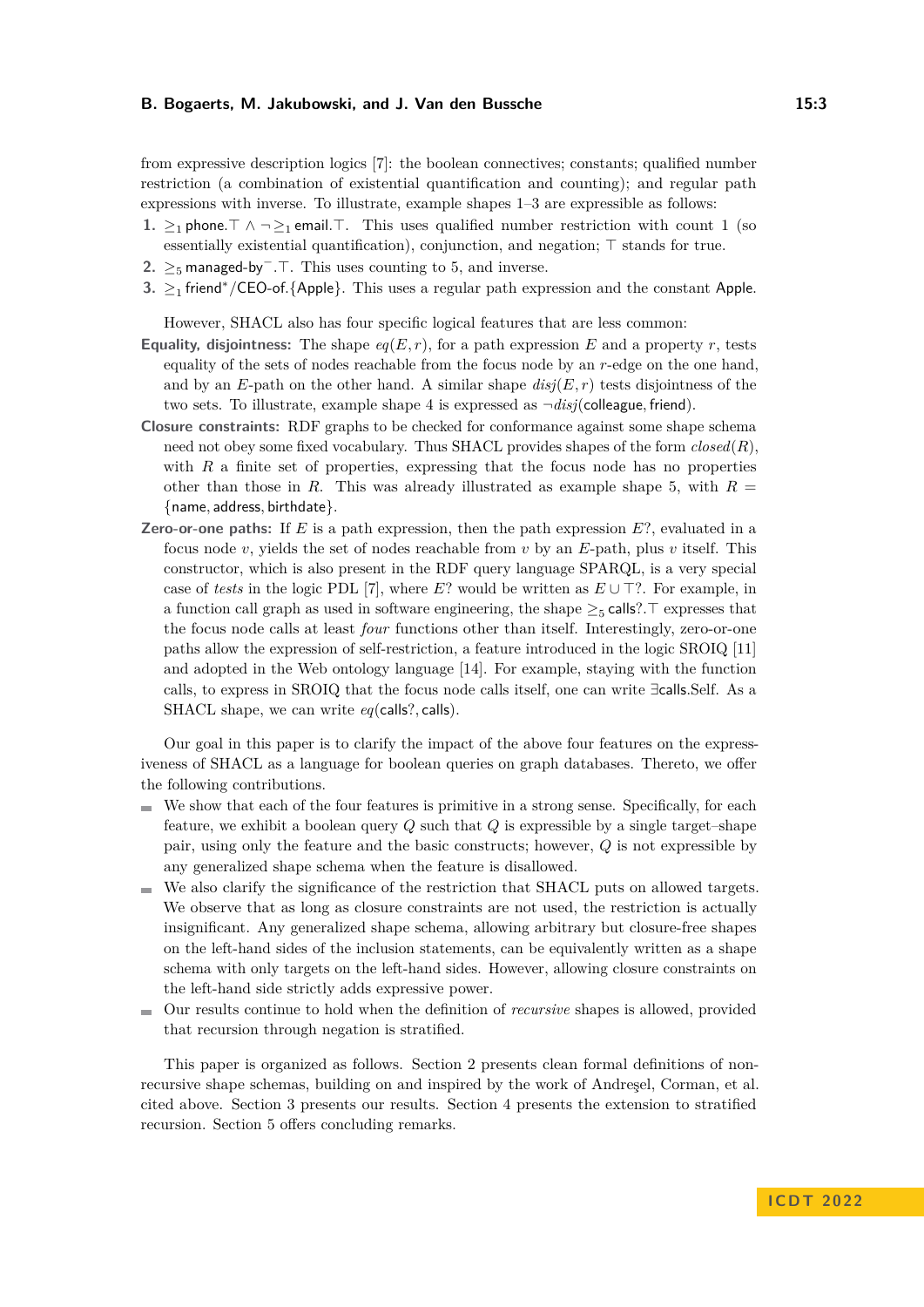## **15:4 Expressiveness of SHACL features**

# <span id="page-3-0"></span>**2 Shape schemas**

In this section we define shapes, RDF graphs, shape schemas, and the conformance of RDF graphs to shape schemas. Perhaps curiously to those familiar with SHACL, our treatment for now omits *shape names*. Shape names are redundant as far as expressive power is concerned, as long as we are in a non-recursive setting, because shape name definitions can then always be unfolded. Indeed, for clarity of exposition, we have chosen to work first with non-recursive shape schemas. Section [4](#page-12-0) then presents the extension to recursion (and introduces shape names in the process). We point out that the W3C SHACL recommendation only considers non-recursive shape schemas.

## **Node and property names**

From the outset we assume two disjoint, infinite universes *N* and *P* of *node names* and *property names*, respectively.[3](#page-3-1)

# **2.1 Shapes**

We define *path expressions*  $E$  and *shapes*  $\phi$  by the following grammar:

$$
E ::= p | p^- | E \cup E | E/E | E? | E^*
$$
  

$$
\phi ::= \top | \{c\} | \phi \wedge \phi | \phi \vee \phi | \neg \phi | \geq_n E.\phi | eq(E, p) | disj(E, p) | closed(R)
$$

Here, *p* and *c* stand for property names and node names, respectively; *n* stands for nonzero natural numbers; and *R* stands for finite sets of property names. A node name *c* is also referred to as a *constant*.

**Abbreviation:** We will use  $\exists E.\phi$  as an abbreviation for  $\geq_1 E.\phi$ .

► Remark 1. Real SHACL supports some further shapes which have to do with tests on IRI constants and literals, as well as comparisons on numerical values and language tags. Like other work on the formal aspects of SHACL, we abstract these away, as many questions are already interesting without these features.

I Remark 2. Universal quantification ∀*E.φ* could be introduced as an abbreviation for  $\neg \exists E. \neg \phi$ . Likewise,  $\leq_n E. \phi$  may be used as an abbreviation for  $\neg \geq_{n+1} E. \phi$ .

A *vocabulary*  $\Sigma$  is a subset of  $N \cup P$ . A path expression is said to be *over*  $\Sigma$  if it only uses property names from  $\Sigma$ . Likewise, a shape is over  $\Sigma$  if it only uses constants from  $\Sigma$ and path expressions over  $\Sigma$ .

Following common practice in logic, shapes are evaluated in *interpretations*. We recall the familiar definition of an interpretation. Let  $\Sigma$  be a vocabulary. An interpretation *I* over Σ consists of

- a set  $\Delta^I$ , called the *domain* of *I*;  $\sim$
- for each constant  $c \in \Sigma$ , an element  $\llbracket c \rrbracket^I \in \Delta^I$ ; and  $f_{\text{rel}}$  is a property power of  $\Sigma$ , a higher subtribution  $\llbracket \cdot \rrbracket$  $\overline{a}$
- for each property name  $p \in \Sigma$ , a binary relation  $[\![p]\!]^I$  on  $\Delta^I$ .

The semantics of shapes is now defined as follows.

<span id="page-3-1"></span><sup>3</sup> In practice, node names and property names are IRIs [\[17\]](#page-15-0), so the disjointness assumption would not hold. However, this assumption is only made for simplicity of notation; it can be avoided if we make our notation for vocabularies and interpretations (see below) more complicated.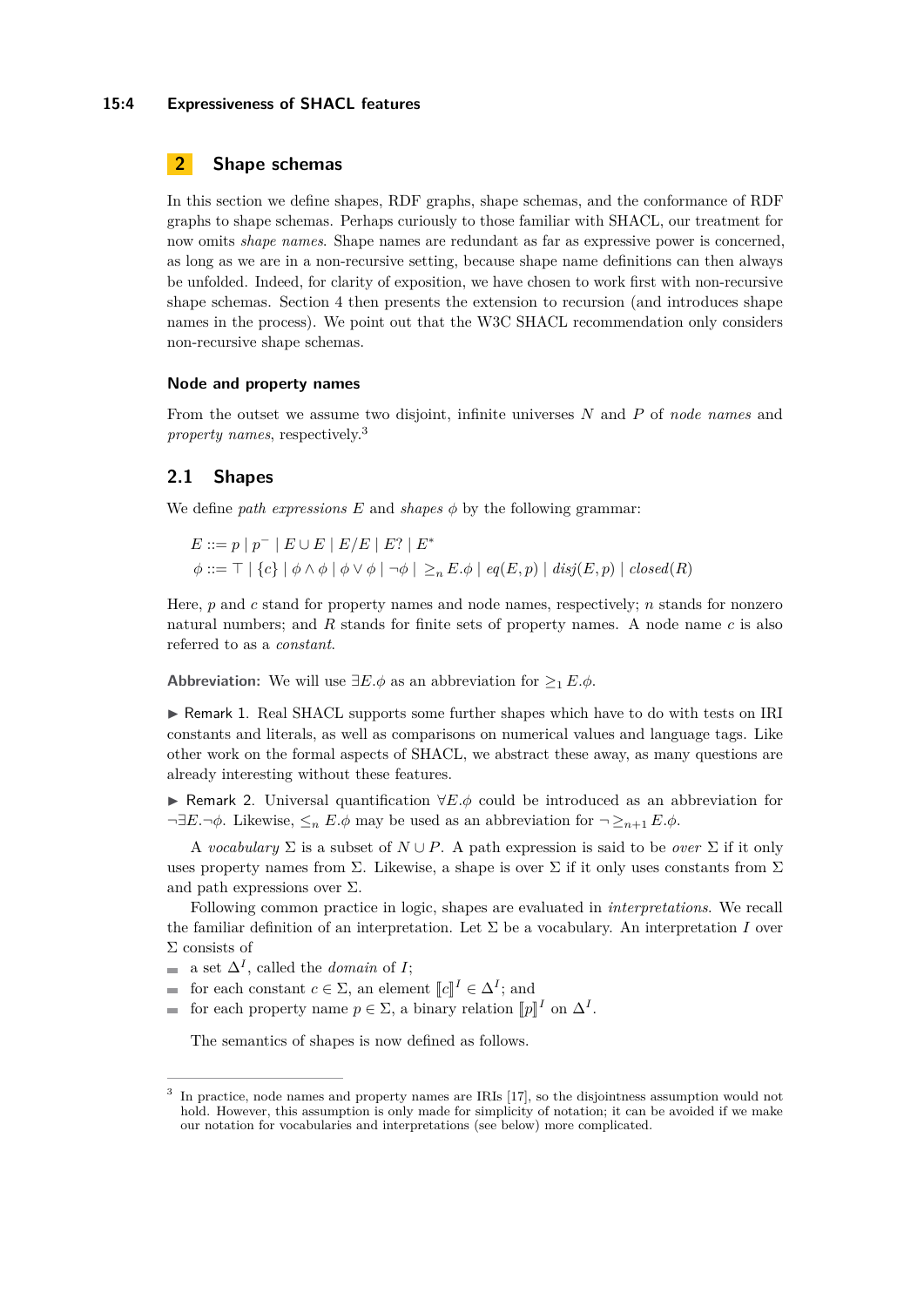#### <span id="page-4-0"></span>**Table 1** Semantics of path expressions.

| E              | $\llbracket E \rrbracket^I$                                             |
|----------------|-------------------------------------------------------------------------|
| $p^-$          | $\{(a,b)   (b,a) \in [p]^I\}$                                           |
| $E_1 \cup E_2$ | $[ [E_1]^{I} \cup [E_2]^{I}$                                            |
| $E_1/E_2$      | $\{(a, b)   \exists x : (a, x) \in [E_1]^I \land (x, b) \in [E_2]^I\}$  |
| $E$ ?          | $[E]^I \cup \{(x,x) \mid x \in \Delta^I\}$                              |
| $E^*$          | the reflexive-transitive closure of $[$ E $]$ <sup><math>I</math></sup> |

| Φ                 | $I, a \models \phi$ if:                                                 |
|-------------------|-------------------------------------------------------------------------|
| ${c}$             | $a = \llbracket c \rrbracket^I$                                         |
| $\geq_{n} E.\psi$ | $\sharp \{b \in [E]^I(a)   I, b \models \psi\} \geq n$                  |
| eq(E,p)           | the sets $[{\mathbb E}]^{I}(a)$ and $[{\mathbb p}]^{I}(a)$ are equal    |
| disj(E,p)         | the sets $[{\mathbb E}]^{I}(a)$ and $[{\mathbb p}]^{I}(a)$ are disjoint |
| closed(R)         | $[\![p]\!]^I(a)$ is empty for each $p \in \Sigma - R$                   |

<span id="page-4-1"></span>

|  |  | <b>Table 2</b> Conditions for conformance of a node to a shape. |  |  |
|--|--|-----------------------------------------------------------------|--|--|

- On any interpretation *I* as above, every path expression  $E$  over  $\Sigma$  evaluates to a binary  $\overline{\phantom{a}}$ relation  $[[E]]^I$  on  $\Delta^I$ , defined in Table [1.](#page-4-0)
- Now for any shape  $\phi$  over  $\Sigma$  and any element  $a \in \Delta^I$ , we define when *a* conforms to  $\phi$  in *I*, denoted by  $I, a \models \phi$ . For the boolean operators  $\top$  (true),  $\wedge$  (conjunction),  $\vee$  (disjunction),  $\neg$  (negation), the definition is obvious. For the other constructs, the definition is given in Table [2,](#page-4-1) taking note of the following:
	- We use the notation  $R(x)$ , for a binary relation R, to denote the set  $\{y \mid (x, y) \in R\}$ . We apply this notation to the case where *R* is of the form  $[[E]]^I$ .
	- We also use the notation  $\sharp X$  for the cardinality of a set X.
- For a shape  $\phi$  and interpretation *I*, the notation

 $\llbracket \phi \rrbracket^I := \{ a \in \Delta^I \mid I, a \models \phi \}$ 

will be convenient.

# **2.2 Graphs and their interpretation**

It may appear that a shape  $closed(R)$  is simply expressible as the conjunction of  $\neg \exists p$ . T for  $p \in \Sigma - R$ . However, since shapes must be finite formulas, this only works if  $\Sigma$  is finite. In practice, shapes can be evaluated over arbitrary RDF graphs, which can involve arbitrary property names (and node names), not limited to a finite vocabulary that is fixed in advance.

Formally, we define a *graph* as a finite set of triples of the form (*a, p, b*), where *p* is a property name and *a* and *b* are (not necessarily distinct) node names. We refer to the node names appearing in a graph *G* simply as the *nodes* of *G*; the set of nodes of *G* is denoted by *N<sub>G</sub>*. A pair  $(a, b)$  with  $(a, p, b) \in G$  is referred to as an *edge*, or a *p*-*edge*, in *G*.

We now canonically view any graph *G* as an interpretation over the *full* vocabulary  $N \cup P$ as follows: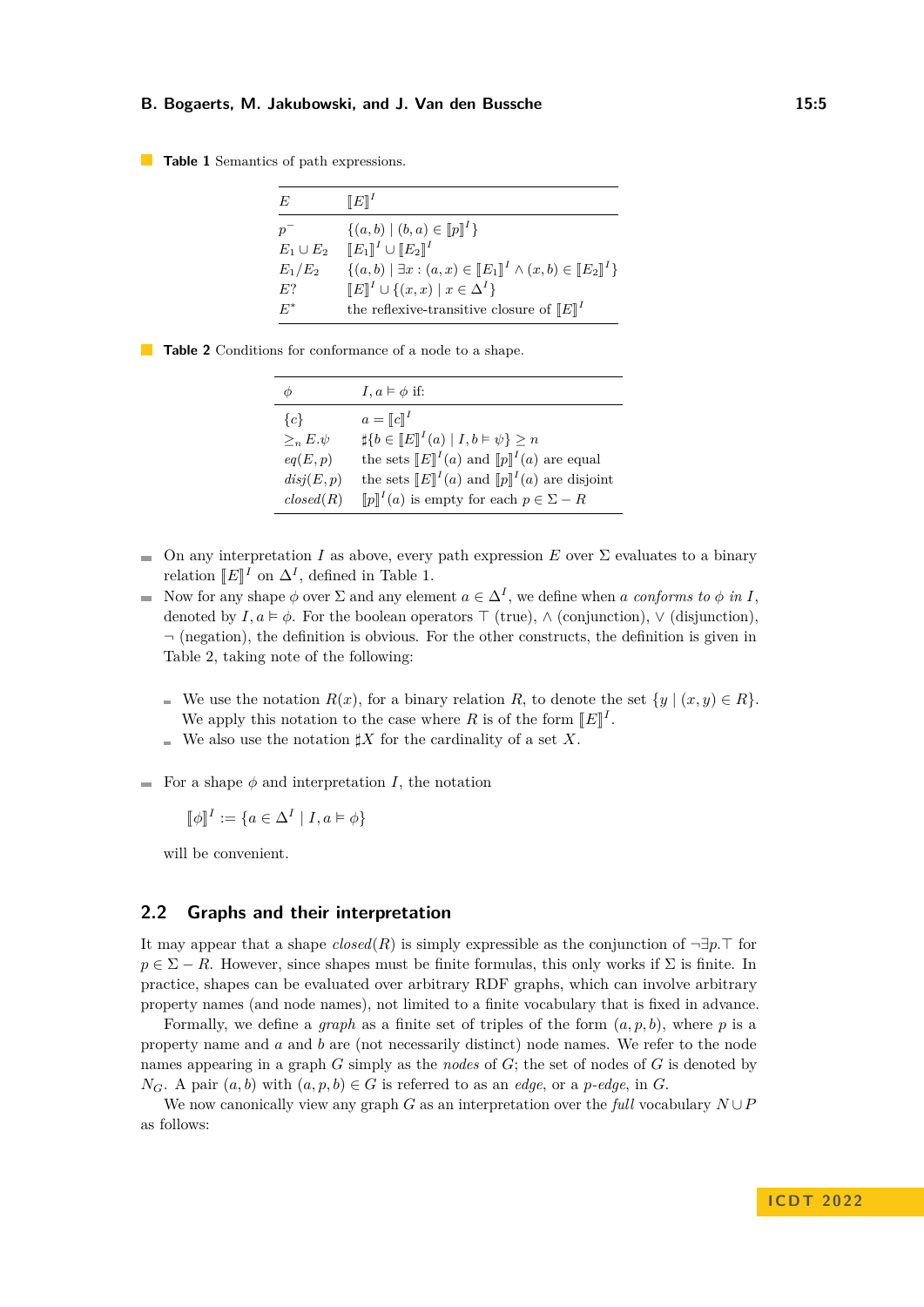$\Delta^G$  equals *N* (the universe of all node names).

 $\llbracket c \rrbracket^G$  equals *c* itself, for every node name *c*.

 $[p]^G$  equals the set of *p*-edges in *G*, for every property name *p*.

Note since graphs are finite,  $[p]$ <sup>G</sup> will be empty for all but a finite number of *p*'s.

Given this canonical interpretation, path expressions and shapes obtain a semantics on all graphs *G*. Thus for any path expression *E*, the binary relation  $[[E]]^G$  on *N* is well-defined; for any shape  $\phi$  and  $a \in N$ , it is well-defined whether or not  $G, a \models \phi$ ; and we can also use the notation  $[\![\phi]\!]^G$ .

 $\triangleright$  Remark 3. Since a graph is considered to be an interpretation with the infinite domain *N*, it may not be immediately clear that shapes can be effectively evaluated over graphs. Adapting well-known methods, however, we can reduce to a finite domain over a finite vocabulary [\[1,](#page-14-1) Theorem 5.6.1], [\[3,](#page-15-10) [12\]](#page-15-11). Formally, let  $\phi$  be a shape and let *G* be a graph. Recall that  $N_G$ denotes the set of nodes of *G*; similarly, let *P<sup>G</sup>* be the set of property names appearing in *G*. Let *C* be the set of constants mentioned in  $\phi$ . We can then form the finite vocabulary  $\Sigma = N_G \cup C \cup P_G$ . Now define the interpretation *I* over  $\Sigma$  as follows:

- $\Delta^I = N_G \cup C \cup \{ \star \}, \text{ where } \star \text{ is an element not in } N;$
- $\llbracket c \rrbracket^I = c$  for each node name  $c \in \Sigma;$
- $[\![p]\!]^I = [\![p]\!]^G$  for each property name  $p \in \Sigma$ .

Note that no constant symbol names  $\star$  in *I*. Then for every  $x \in N_G \cup C$ , one can show that  $x \in [\![\phi]\!]^G$  if and only if  $x \in [\![\phi]\!]^I$ . For all other node names *x*, one can show that  $x \in [\![\phi]\!]^G$  if and only if  $\star \in [\![\phi]\!]^I$ .

In our companion paper [\[5\]](#page-15-12) we argue why using the infinite domain *N* is the most natural approach.

# **2.3 Targets and shape schemas**

SHACL identifies four special forms of shapes and calls them *targets*:

**Node targets:** {*c*} for any constant *c*.

**Class-based targets:** ∃type*/*subclass<sup>∗</sup> *.*{*c*} for any constant *c*. Here, type and subclass represent distinguished IRIs from the RDF Schema vocabulary [\[17\]](#page-15-0).

**Subjects-of targets:**  $\exists p.\top$  for any property name *p*.

**Objects-of targets:**  $\exists p^- . \top$  for any property name *p*.

We now define a *generalized shape schema* (or shape schema for short) as a finite set of inclusion statements, where an inclusion statement is of the form  $\phi_1 \subseteq \phi_2$ , with  $\phi_1$  and  $\phi_2$ shapes. A *target-based shape schema* is a shape schema that only uses targets, as defined above, on the left-hand sides of its inclusion statements. This restriction corresponds to the shape schemas considered in real SHACL.

As already explained in the Introduction, a graph  $G$  *conforms* to a shape schema  $S$ , denoted by  $G \models S$ , if  $[\![\phi_1]\!]^G$  is a subset of  $[\![\phi_2]\!]^G$ , for every statement  $\phi_1 \subseteq \phi_2$  in S.

Thus, any shape schema  $S$  defines the class of graphs that conform to it. We denote this class of graphs by

 $\llbracket \mathcal{S} \rrbracket := \{ \text{graph } G \mid G \models \mathcal{S} \}.$ 

Accordingly, two shape schemas  $S_1$  and  $S_2$  are said to be *equivalent* if  $\llbracket S_1 \rrbracket = \llbracket S_2 \rrbracket$ .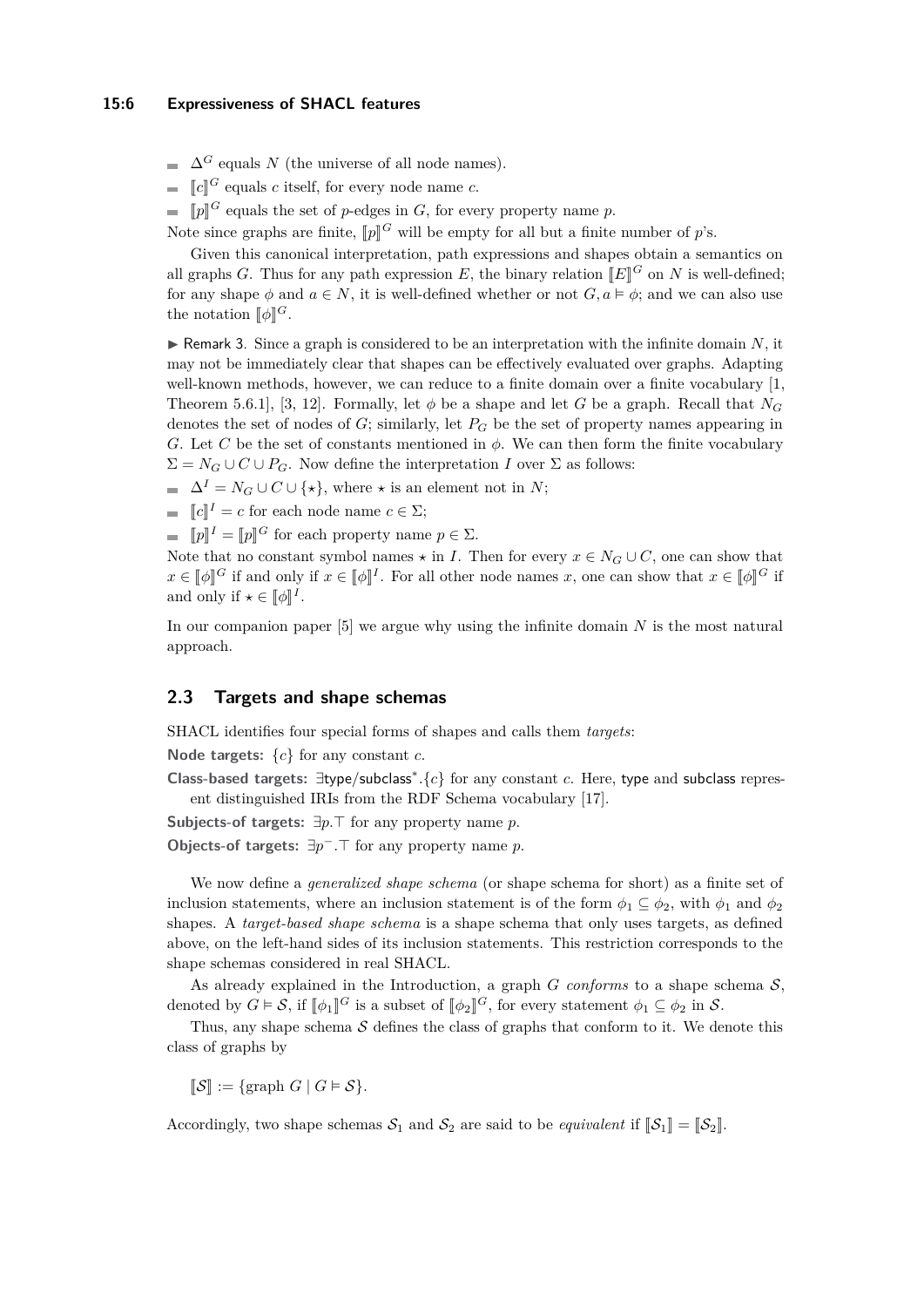# <span id="page-6-0"></span>**3 Expressiveness of SHACL features**

When a complicated but influential new tool is proposed in the community, in our case SHACL, we feel it is important to have a solid understanding of its design. Concretely, as motivated in the Introduction, our goal is to obtain a clear picture of the relative expressiveness of the features *eq*, *disj*, *closed*, and ?. Our methodology is as follows.

A *feature set F* is a subset of {*eq, disj, closed,* ?}. The set of all shape schemas using only features from  $F$ , besides the standard constructs, is denoted by  $\mathcal{L}(F)$ . In particular, shape schemas in  $\mathcal{L}(\emptyset)$  use only the standard constructs and none of the four features. Specifically, they only involve shapes built from boolean connectives, constants, and qualified number restrictions, with path expressions built from the standard operators union, composition, and Kleene star.

We say that feature set  $F_1$  is *subsumed* by feature set  $F_2$ , denoted by  $F_1 \preceq F_2$ , if every shape schema in  $\mathcal{L}(F_1)$  is equivalent to some shape schema in  $\mathcal{L}(F_2)$ . As it will turn out,

<span id="page-6-1"></span>
$$
F_1 \preceq F_2 \quad \Leftrightarrow \quad F_1 \subseteq F_2,\tag{*}
$$

or intuitively, "every feature counts." Note that the implication from right to left is trivial, but the other direction is by no means clear from the outset.

More specifically, for every feature, we introduce a class of graphs, as follows. In what follows we fix some property name *r*.

- **Equality:**  $Q_{eq}$  is the class of graphs where all *r*-edges are symmetric. Note that  $Q_{eq}$  is definable in  $\mathcal{L}(eq)$  by the single, target-based, inclusion statement  $\exists r.\top \subseteq eq(r^-,r)$ .
- **Disjointness:**  $Q_{disj}$  is the class of graphs where all nodes with an outgoing *r*-edge have at least one symmetric *r*-edge. This time,  $Q_{disj}$  is definable in  $\mathcal{L}(disj)$ , by the single, target-based, inclusion statement  $\exists r.\top \subseteq \neg disj(r^-, r)$ .
- **Closure:** *Qclosed* is the class of graphs where for all nodes with an outgoing *r*-edge, all outgoing edges have label *r*. Again  $Q_{closed}$  is definable in  $\mathcal{L}(closed)$  by the single, target-based, inclusion statement  $∃r.⊤ ⊆ closed(r)$ .
- **Zero-or-one path:** Finally,  $Q_2$  is the class of graphs where all nodes with an outgoing  $r$ edge have at least three outgoing *r*-edges *not* to themselves (i.e., not counting possible self-loops). As expected  $Q_2$  is definable in  $\mathcal{L}(?)$  by the single, target-based, inclusion statement  $\exists r.\top \subseteq \geq_4 r?$ . $\top$ .

We establish the following theorem, from which the above equivalence (\*) immediately follows:

<span id="page-6-2"></span>▶ **Theorem 4.** Let  $X \in \{eq, disj, closed, ?\}$  and let  $F$  be a feature set with  $X \notin F$ . Then  $Q_X$ *is not definable in*  $\mathcal{L}(F)$ *.* 

# **3.1 Equality, disjointness, and zero-or-one path**

For  $X = closed$ , Theorem [4](#page-6-2) is proven differently than for the other three features. We deal with *closed* in the next subsection. Here, we deal with the remaining features through the following concrete result, illustrated in Figure [1:](#page-7-0)

<span id="page-6-3"></span>**Proposition 5.** Let  $X = eq$ , disj, or ?. Let  $\Sigma$  be a finite vocabulary including r, and let m *be a nonzero natural number. There exist two graphs G* and *G*<sup> $\prime$ </sup> *with the following properties:* 1.  $G'$  belongs to  $Q_X$ , but  $G$  does not.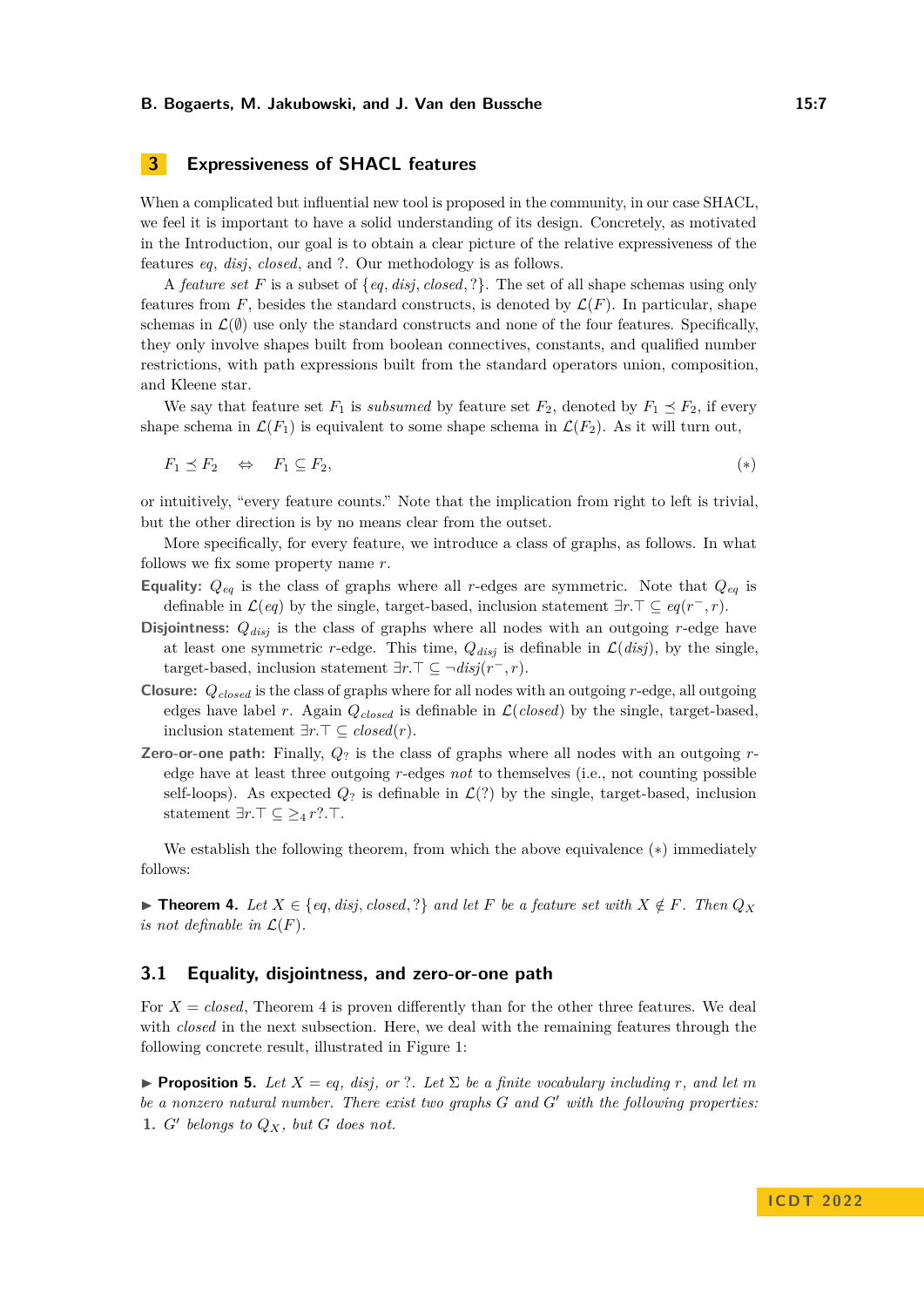## <span id="page-7-0"></span>**15:8 Expressiveness of SHACL features**



**Figure 1** Graphs used to prove Proposition [5.](#page-6-3) The nodes are taken outside Σ. For *X* = *eq*, the cloud shown for  $G'$  represents a complete directed graph on  $m + 1$  nodes, with self-loops, and  $G$  is the same graph with one directed edge removed. For  $X = disj$ , in the picture for  $G$ , each cloud again stands for a complete graph, but this time on  $M = \max(m, 3)$  nodes, and without the self-loops. Each oval stands for a set of *M* separate nodes. An arrow from one blob to the next means that every node of the first blob has a directed edge to every node of the next blob. So, *G* is a directed  $4$ -cycle of alternating clouds and ovals, and  $G'$  is a directed  $4$ -cycle of clouds.

**2.** For every shape  $\phi$  over  $\Sigma$  such that  $\phi$  does not use X, and  $\phi$  counts to at most m, we *have*

 $\llbracket \phi \rrbracket^G = \llbracket \phi \rrbracket^{G'}$ .

Here, "counting to at most *m*" means that all quantifiers  $\geq_n$  used in  $\phi$  satisfy  $n \leq m$ .

To see that Proposition [5](#page-6-3) indeed establishes Theorem [4](#page-6-2) for the three features under consideration, we use the notion of *validation shape* of a shape schema. This shape evaluates to the set of all nodes that violate the schema. Thus, the validation shape is an abstraction of the "validation report" in SHACL [\[19\]](#page-15-2): a graph conforms to a schema if and only if the validation shape evaluates to the empty set. The validation shape can be formally constructed as the disjunction of  $\phi_1 \wedge \neg \phi_2$  for all statements  $\phi_1 \subseteq \phi_2$  in the schema.

Now consider a shape schema S not using feature *X*. Let *m* be the maximum count used in shapes in S, and let  $\Sigma'$  be the set of constants and property names mentioned in S. Now given  $\Sigma = \Sigma' \cup \{r\}$  and *m*, let *G* and *G'* be the two graphs exhibited by the Proposition, and let  $\phi$  be the validation shape for S. Then  $\phi$  will evaluate to the same result on G and  $G'$ . However, for S to define  $Q_X$ , validation would have to return the empty set on  $G'$  but a nonempty set on *G*. We conclude that *S* does not define  $Q_X$ .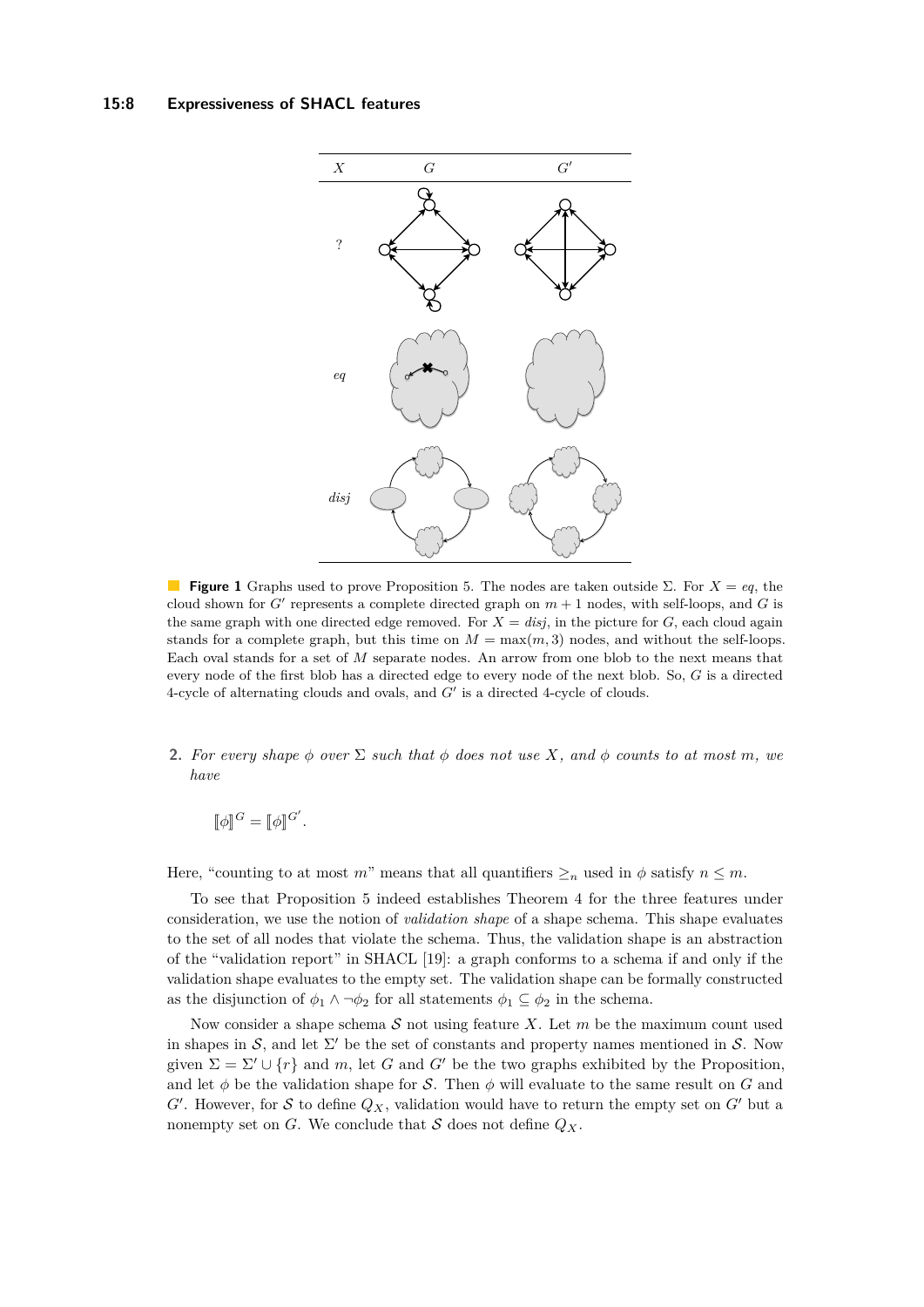## **Proof of Proposition [5](#page-6-3)**

We present here the proof for  $X = disj$ . The general strategy is to first characterize the behavior of path expressions on  $G$  and  $G'$ . Then the Proposition is proven with a stronger induction hypothesis, to allow the induction to carry through. A similar strategy is followed in the proofs for  $X = eq$  and  $X = ?$ .

We begin by defining the graphs  $G$  and  $G'$  more formally.

 $\triangleright$  **Definition 6** ( $G_{disj}(\Sigma, m)$ ). Let  $\Sigma$  be a finite vocabulary including r, and let m be a natural *number.* We define the graph  $G_{disj}(\Sigma, m)$  over the set of property names in  $\Sigma$  *as follows. Let*  $M = \max(m, 3)$ *. There are 4M nodes in the graph, which are chosen outside of*  $\Sigma$ *. We denote these nodes by*  $x_i^j$  *for*  $i = 1, 2, 3, 4$  *and*  $j = 1, \ldots, M$ *. (In the description that follows, subscripts range from* 1 *to* 4 *and superscripts range from* 1 *to M.) For each property name p in*  $\Sigma$ , the graph has the same set of *p*-edges. There is an edge from  $x_i^j$  to  $x_i^{j'}$  to  $x_i^{j'}$  for every *i*, *j* and *j*'. Moreover, if *i* is 2 or 4, there is an edge from  $x_i^j$  to  $x_i^{j'}$  $j'$  *for all*  $j \neq j'$ .

Thus, in Figure [1,](#page-7-0) bottom left, one can think of the left oval as the set of nodes  $x_1^j$ ; the top cloud as the set of nodes  $x_2^j$ ; and so on. We call the nodes  $x_i^j$  with  $i = 2, 4$  the *even nodes*, and the nodes  $x_i^j$  with  $i = 1, 3$  the *odd nodes*.

**Definition 7**  $(G'_{disj}(\Sigma, m))$ . We define the graph  $G'_{disj}(\Sigma, m)$  in the same way as  $G_{disj}(\Sigma, m)$ *except that there is an edge from*  $x_i^j$  to  $x_i^{j'}$  $j'$  for all *i* and  $j \neq j'$  (not only for *i* even).

We characterize the behavior of path expressions on the graph  $G_{disj}(\Sigma, m)$  as follows.

<span id="page-8-0"></span>**Lemma 8.** Let G be  $G_{disj}(\Sigma, m)$ . Call a path expression simple *if it is a union of property names. Let E be a non-simple path expression over* Σ*. The following three statements hold:* **1. A.** *for all even nodes v of G*, *we have*  $\mathbb{E}[\mathbf{E}]^G(v) \supseteq [\mathbf{F}]^G(v)$ ; *or* 

- **B.** *for all even nodes v of G*, *we have*  $\llbracket E \rrbracket^G(v) \supseteq \llbracket r \rrbracket^G(v)$ .
- **2. C.** for all odd nodes *v* of *G*, we have  $\llbracket E \rrbracket^G(v) \supseteq \llbracket r \rrbracket^G(v)$ ; or
- **D.** *for all odd nodes v of G, we have*  $\llbracket E \rrbracket^G(v) \supseteq \llbracket r^{-} \rrbracket^G(v)$ .
- **3.** For all nodes *v* of *G*, we have  $[[E]]^G(v) [[r]]^G(v) \neq \emptyset$ .

**Proof.** We use the notation  $X_i = \{x_i^1, \ldots, x_i^M\}$  for the *i*th blob of nodes. We also use the notations  $next(1) = 2$ ;  $next(2) = 3$ ;  $next(3) = 4$ ;  $next(4) = 1$ ;  $prev(4) = 3$ ;  $prev(3) = 2$ ;  $prev(2) = 1$ ;  $prev(1) = 4$ . Thus  $next(i)$  indicates the next blob in the cycle, and  $prev(i)$  the previous.

The proof is by induction on the structure of *E*. If *E* is a property name, *E* is simple so the claim is trivial. If *E* is of the form  $p^-$ , cases B and D are clear and we only need to verify the third statement. That holds because for any *i*, if  $v \in X_i$ , then  $[\![p]^{-1}$  $\mathbb{F}^{G}(v) \supseteq X_{prev(i)}$ and clearly  $X_{prev(i)} - [\![r]\!]^G(v) \neq \emptyset$ . We next consider the inductive cases.

First, assume *E* is of the form  $E_1 \cup E_2$ . When at least one of  $E_1$  and  $E_2$  is not simple, the three statements immediately follow by induction, since  $[[E]]^G \supseteq [[E_1]]^G$  and  $[[E]]^G \supseteq [[E_2]]^G$ . If  $E_1$  and  $E_2$  are simple, then  $E$  is simple and the claim is trivial.

Next, assume  $E$  is of the form  $E_1$ ? or  $E_1^*$ . If  $E_1$  is not simple, the three statements follow immediately by induction, since  $[[E]]^G \supseteq [[E_1]]^G$ . If  $E_1$  is simple, cases A and C clearly hold<br>for *E*<sub>i</sub> ca we sply need to verify the third statement. That holds because by the form of *E* for  $E$ , so we only need to verify the third statement. That holds because, by the form of  $E$ , every node *v* is in  $[[E]]^G(v)$ , but not in  $[[r]]^G(v)$ , as *G* does not have any self-loops.

Finally, assume *E* is of the form  $E_1/E_2$ . Note that if  $E_1$  or  $E_2$  is simple, clearly cases A and C apply to them. The argument that follows will therefore also apply when  $E_1$  or  $E_2$  is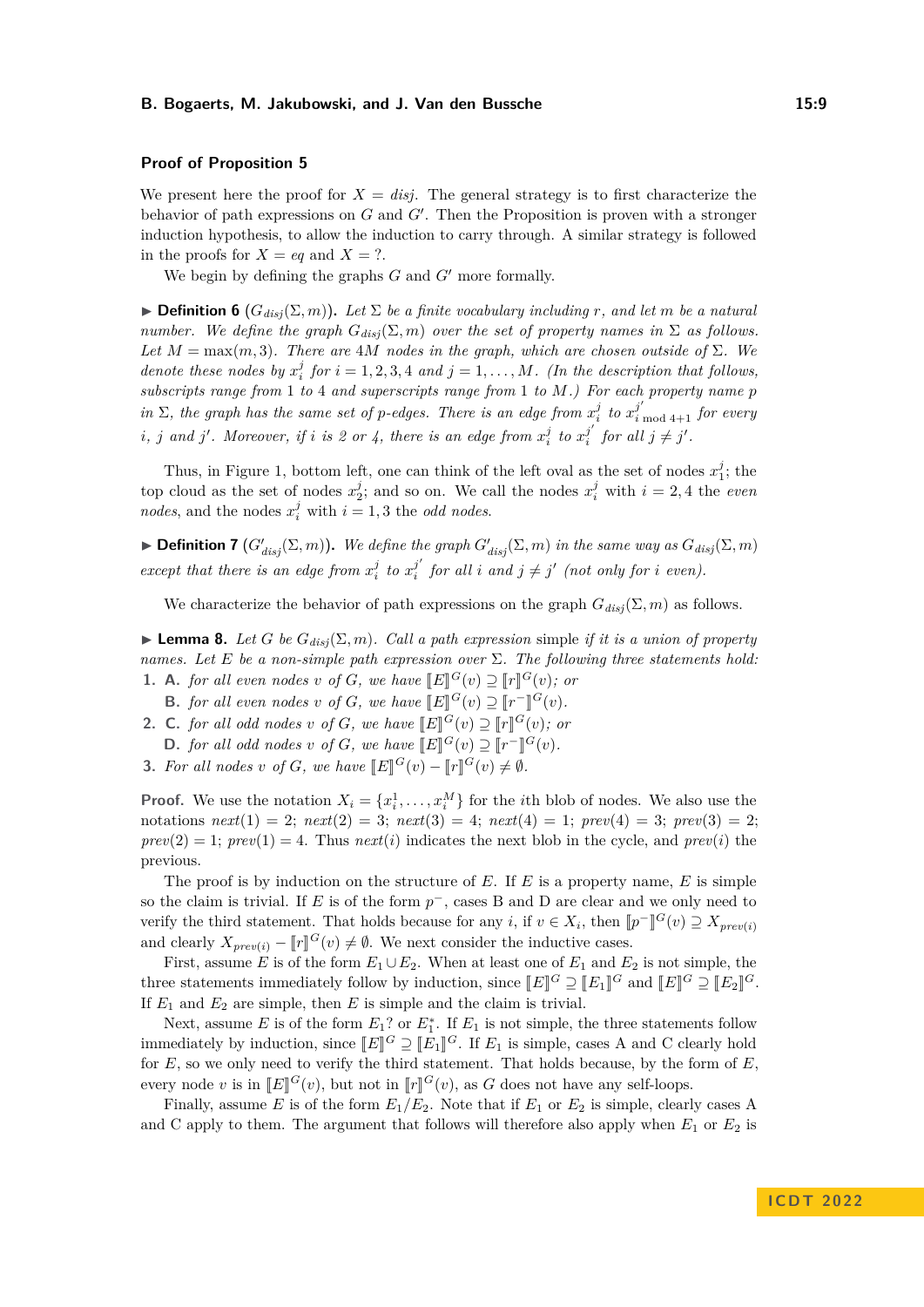#### **15:10 Expressiveness of SHACL features**

simple. We will be careful not to apply the induction hypothesis for the third statement to  $E_1$  and  $E_2$ .

We first focus on the even nodes, and show the first and the third statement. We distinguish two cases.

- If case A applies to  $E_2$ , then we show that case A also applies to  $E$ . Let  $v \in X_i$  be an even node. We verify the following two inclusions:
	- $[[E]]^G(v) \supseteq X_i$ . Let  $u \in X_i$ . If  $u \neq v$ , choose a third node  $w \in X_i$ . Since  $X_i$  is a clique,<br>(*a*, *a*) ∈ <sup>[[*F*</sup>]<sup>I</sup>G pogardlage of whather gase A on B applies to F<sub>r</sub>. Dy gase A for F<sub>r</sub>, we  $(v, w) \in [E_1]^G$  regardless of whether case A or B applies to  $E_1$ . By case A for  $E_2$ , we also have  $(w, w) \in \mathbb{F} \mathbb{F} \mathbb{F} \mathbb{F} \mathbb{F} \mathbb{F} \mathbb{F} \mathbb{F} \mathbb{F} \mathbb{F} \mathbb{F} \mathbb{F} \mathbb{F} \mathbb{F} \mathbb{F} \mathbb{F} \mathbb{F} \mathbb{F} \mathbb{F$ also have  $(w, u) \in [E_2]^G$ , whence  $u \in [E]^G(v)$  as desired. If  $u = v$ , we similarly have  $(v, w) \in [E_1]^G$  and  $(w, u) \in [E_2]^G$  as desired.
	- $[E]^{G}(v) \supseteq X_{next(i)}$ . Let  $u \in X_{next(i)}$  and choose  $w \neq v \in X_i$ . Regardless of whether case A or B applies to  $E_1$ , we have  $(v, w) \in [E_1]^G$ . By case A for  $E_2$ , we also have  $(w, u) \in [E_2]^G$ , whence  $u \in [E]^G(v)$  as desired.
	- We conclude that  $[[E]]^G(v) \supseteq X_i \cup X_{next(i)} \supseteq [[r]]^G$  as desired.
- If case B applies to  $E_2$ , then we show that case B also applies to  $E$ . This is analogous to the previous case, now verifying that  $[[E]]^G(v) \supseteq X_i \cup X_{prev(i)}$ .

In both cases, the third statement now follows for even nodes *v*. Indeed,  $v \in X_i \subseteq [E]^G(v)$ but  $v \notin [r]^G(v)$ .

We next focus on the odd nodes, and show the second and the third statement. We again consider two cases.

If case C applies to  $E_1$ , then we show that case C also applies to *E*. Let  $v \in X_i$  be an odd node. Note that  $[\![r]\!]^G(v) = X_{next(i)}$ . To verify that  $[\![E]\!]^G(v) \supseteq X_{next(i)}$ , let  $u \in X_{next}(i)$ . Then *u* is even. Choose  $w \neq u \in X_{next}(i)$ . Since case C applies to  $E_1$ , we have  $(v, w) \in [E_1]$ <sup>*G*</sup>. Moreover, since  $X_{next}(i)$  is a clique,  $(w, u) \in [E_2]$ <sup>*G*</sup> regardless of whether case A or B applies to  $E_2$ . We obtain  $(v, u) \in [E]$ <sup>*G*</sup> as desired.

We also verify the third statement for odd nodes in this case. We distinguish two further cases.

- If case A applies to  $E_2$ , any node  $u \in X_{next(next(i))}$  belongs to  $[[E]]^G(v)$ , and clearly these *u* are not in  $X_{next}(i) = [r]^G(v)$ .<br> *G* case *R* annling to *E* than since *Y*
- If case B applies to  $E_2$ , then, since  $X_i$  is a clique, any node  $u \in X_i$  belongs to  $[[E]]^G(v)$ , and again these *u* are not in  $X_{next(i)}$ .
- If case D applies to  $E_1$ , then we show that case D also applies to  $E$ . This is analogous to the previous case, now verifying that  $[[E]]^G(v) \supseteq X_{prev(i)}$ . In this case the third statement for add nodes is clear, as clearly  $X$ for odd nodes is clear, as clearly  $X_{\text{prev}(i)} - X_{\text{next}(i)} \neq \emptyset$ .

J

We similarly characterize the behavior of path expressions on the other graph. The characterization is simpler to state and simpler to verify, due to the homogeneous nature of the graph  $G'_{disj}(\Sigma, m)$ . We omit the proof.

<span id="page-9-0"></span>**Lemma 9.** *Let G*<sup> $\prime$ </sup> *be*  $G'_{disj}(\Sigma, m)$  *and let E be a non-simple path expression over*  $\Sigma$ *. The following statements hold:*

- **1.**  $[ E ]^{G'} \supseteq [r]^{G'}$  or  $[ E ]^{G'} \supseteq [r^-]^{G'}$ .<br>
2. *Equall value of*  $G'$  *and less* for
- **2.** For all nodes *v* of *G*<sup>*'*</sup>, we have  $\llbracket E \rrbracket^{G'}(v) \llbracket r \rrbracket^{G'}(v) \neq \emptyset$ .

We also need the following Definition and Lemma, detailing how path expressions can behave on the nodes outside a graph.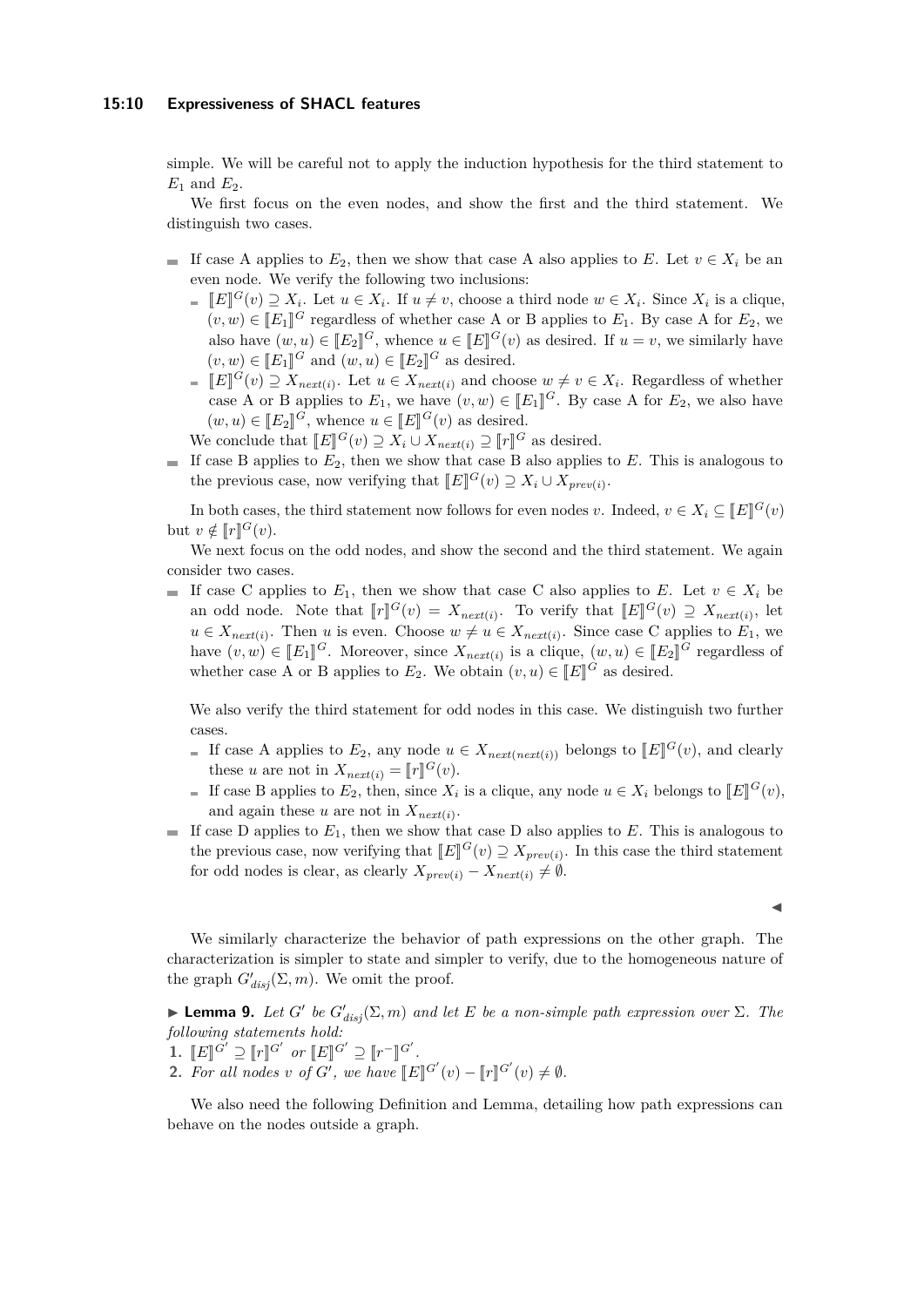$\triangleright$  **Definition 10** (Safety). We define the safety of a path expression E inductively as follows:

- $If E$  *is*  $p$  *or*  $p^-$ *, then*  $E$  *is safe.*
- *If*  $E$  *is*  $E_1 \cup E_2$ *, then*  $E$  *is safe only if*  $E_1$  *and*  $E_2$  *are safe.*
- $\blacksquare$  *If E* is  $E_1/E_2$ , then *E* is safe if  $E_1$  or  $E_2$  is safe.
- *If*  $E$  *is*  $E_1^*$  *or*  $E$ ?, *then*  $E$  *is not safe.*

<span id="page-10-0"></span> $\blacktriangleright$  **Lemma 11.** Let *E* be a path expression and let *G* be a graph.

 $If E$  *is safe, then*  $[ E ]^G \subseteq N_G \times N_G$ .<br>*If*  $E$  *is not of a then*  $[ E \mathbb{R}^d]$  ( $[ E \mathbb{R}^d]$ 

*If E is not safe, then*  $[[E]]^G = ([[E]]^G \cap N_G \times N_G) \cup \{(a, a) \mid a \in N - N_G\}$ .

We are now ready to prove the non-obvious part of Proposition [5,](#page-6-3) in the following version.

**Proposition [5](#page-6-3) for**  $X = disj$ , stronger version. Let V be the common set of nodes of the *graphs*  $G = G_{disj}(\Sigma, m)$  *and*  $G' = G'_{disj}(\Sigma, m)$ *. Let*  $\phi$  *be a shape over*  $\Sigma$  *that does not use disj, and that maximally counts to m. Then either*  $[\![\phi]\!]^G \cap V = \emptyset$  *or*  $[\![\phi]\!]^G \supseteq V$ *. Moreover,*  $[\![\phi]\!]^G = [\![\phi]\!]^{G'}$ .

This is proven by induction on the structure of  $\phi$ . Let *H* be *G* or *G'*. If  $\phi$  is  $\top$ , then  $\llbracket \mathcal{T} \rrbracket^H = N \supseteq V$ . If  $\phi$  is  $\{c\}$ , then  $\llbracket \{c\} \rrbracket^H = \{c\} \subseteq \Sigma$  and we know that  $\Sigma \cap V = \emptyset$ . We next consider the inductive cases. The cases for the boolean connectives follow readily by induction.

Now assume  $\phi$  is of the form  $\geq_n E.\phi_1$ . By induction, there are two possibilities for  $\phi_1$ :

- If  $[\![\phi]\!]^H \cap V = \emptyset$ , then also  $[\![\phi]\!]^H \cap V = \emptyset$  since path expressions can only reach nodes in some graph from nodes in that graph.
- If  $[\![\phi]\!]^H \supseteq V$ , to show that  $[\![\phi]\!]^H \supseteq V$ , it suffices to show that  $\sharp[\![\mathbf{E}]\!]^H(v) \geq n$  for all  $v \in V$ .<br>Put I approve 8 and 0 are know that  $[\![\mathbf{E}\!]^H(v)$  approximately  $[\![\mathbf{E}\!]^H(v)$  and  $[\![\mathbf{E}\!]^H(v)$ . Impo By Lemmas [8](#page-8-0) and [9](#page-9-0) we know that  $[[E]]^H(v)$  contains  $[[r]]^H(v)$  or  $[[r]]^H(v)$ . Inspecting *H*, we see that each of these sets has at least  $\max(3,m) \ge n$  elements, as desired.

In both cases we still need to show that  $[\![\phi]\!]^G = [\![\phi]\!]^G'$ . We already showed that  $[\![\phi]\!]^G \supseteq V$ and  $[\![\phi]\!]^{G'} \supseteq V$ , or  $[\![\phi]\!]^{G} \cap V = \emptyset$  and  $[\![\phi]\!]^{G'} \cap V = \emptyset$ . Therefore, towards a proof of the equality, we only need to consider the node names not in *V* .

For the inclusion from left to right, take  $x \in [\![\phi]\!]^G - V$ . Since  $G, x \models \phi$ , there exists  $y_1$ , ..., *y<sub>n</sub>* such that  $(x, y_i) \in [E]^G$  and  $G, y_i \models \phi_1$  for  $i = 1, \ldots, n$ . However, since  $x \notin V$ , by Lemma [11,](#page-10-0) all  $y_i$  must equal *x*. Hence,  $n = 1$  and  $(x, x) \in [E]^G$  and  $G, x \models \phi_1$ . Then again by the same Lemma,  $(x, x) \in [E]^{G'}$ , since *G* and *G*<sup>0</sup> have the same set of nodes *V*. Moreover, by induction,  $G'$ ,  $x \models \phi_1$ . We conclude that  $G'$ ,  $x \models \phi$  as desired. The inclusion from right to left is argued symmetrically.

Next assume  $\phi$  is of the form  $eq(E, p)$ . If *E* is simple then  $[[E]]^H = [[p]]^H$ , so clearly  $[\![\phi]\!]^H = N \supseteq V.$ <br>*H F* is not a

If *E* is not simple, then Lemmas [8](#page-8-0) and [9](#page-9-0) tell us that  $\llbracket E \rrbracket^H(v) - \llbracket r \rrbracket^H(v) \neq \emptyset$  for every<br>*L* Since  $\llbracket v \rrbracket^H$   $\llbracket v \rrbracket^H$  this means *H*  $u \nvdash \nvdash$  for  $u \in V$  an equivalently  $\llbracket u \rrbracket^G \cap V$   $\llbracket u \rrbracket^$  $v \in V$ . Since  $[\![r]\!]^H = [\![p]\!]^H$ , this means  $H, v \nvDash \phi$  for  $v \in V$ , or, equivalently,  $[\![\phi]\!]^G \cap V = \emptyset$ . To see that, moreover,  $\llbracket \phi \rrbracket^G = \llbracket \phi \rrbracket^{G'}$ , it remains to show that  $G, v \models \phi$  iff  $G', v \models \phi$  for all node names  $v \notin V$ . Clearly,  $[\![p]\!]^G(v) = [\![p]\!]^G'(v) = \emptyset$ . Now by Lemma [11,](#page-10-0) if *E* is safe, then also  $\llbracket E \rrbracket^G(v) = \llbracket E \rrbracket^{G'}(v) = \emptyset$ , so  $G, v \models \phi$  and  $G', v \models \phi$ . On the other hand, if *E* is unsafe, then<br>by the same Lamme  $\llbracket F \rrbracket^G(\omega)$ ,  $\llbracket G \rrbracket^G$  and  $G, v \not\models \phi$  and  $G'$ ,  $v \not\models \phi$  as desired by the same Lemma  $\llbracket E \rrbracket^G(v) = \llbracket E \rrbracket^G(v) = \{v\} \neq \emptyset$ , so  $G, v \nvDash \phi$  and  $G', v \nvDash \phi$ , as desired.

Finally, assume  $\phi$  is of the form *closed*(*R*). If  $\Sigma$  contains a property name *p* not in *R*, then  $[\![\phi]\!]^H \cap V = \emptyset$ , since every node in *H* has an outgoing *p*-edge. Otherwise, i.e., if  $\Sigma \subseteq R$ , we have  $\llbracket \phi \rrbracket^H \supseteq V$ , since every node in *H* has only outgoing edges labeled by property names<br>in  $\Sigma$ . To see that moreover  $\llbracket A \rrbracket^G$  and  $\llbracket A \rrbracket^G$  it suffices to observe that twisibly *H*  $\omega \models A$  for in  $\Sigma$ . To see that, moreover,  $[\![\phi]\!]^G = [\![\phi]\!]^G'$ , it suffices to observe that trivially  $H, v \models \phi$  for all node names  $v \notin V$ .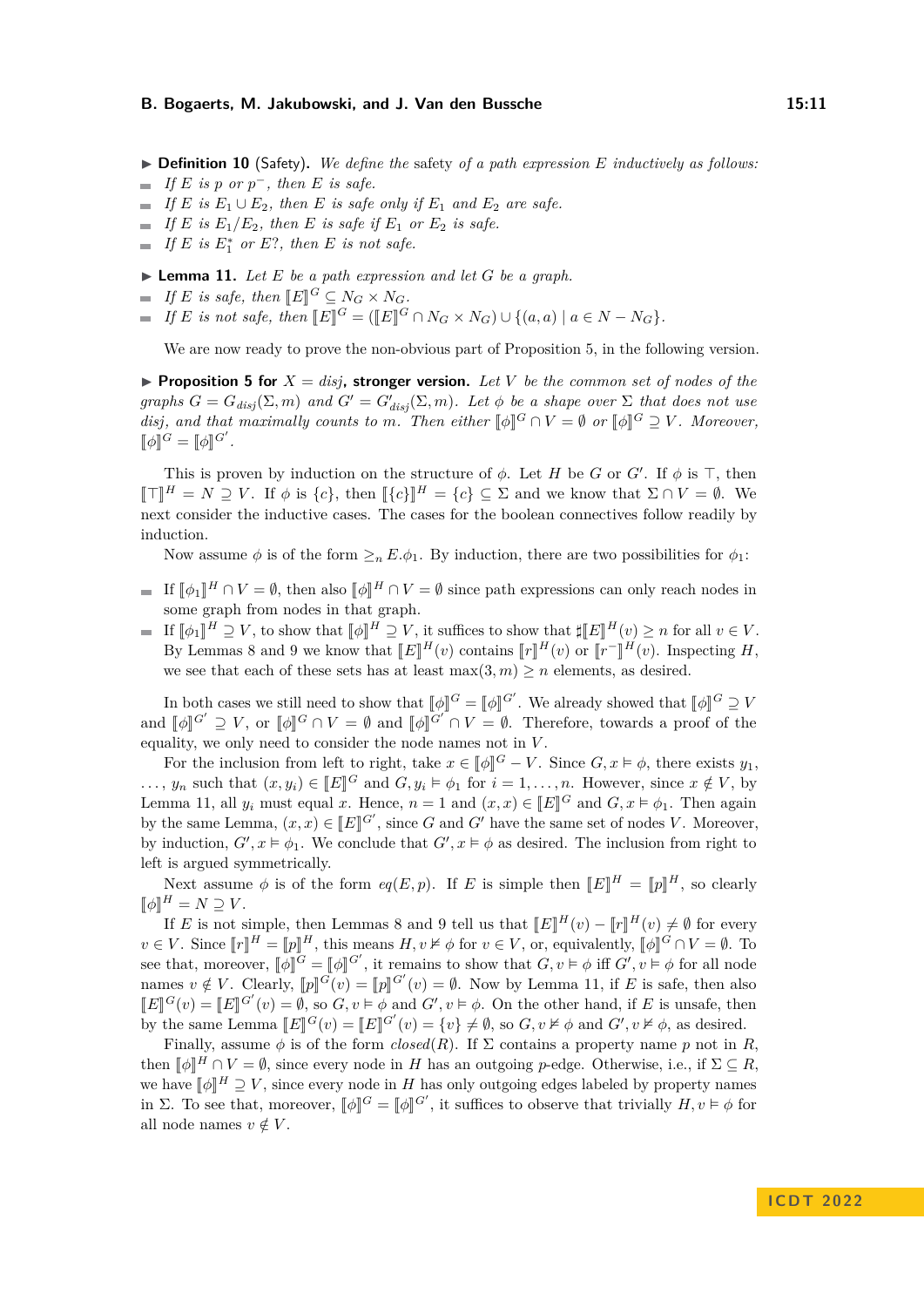#### **15:12 Expressiveness of SHACL features**

# **3.2 Closure**

Without using *closed*, shapes cannot say anything about properties that they do not explicitly mention. We formalize this intuitive observation as follows. The proof is straightforward.

<span id="page-11-0"></span>**I Lemma 12.** Let  $\Sigma$  be a vocabulary, let E be a path expression over  $\Sigma$ , and let  $\phi$  be a shape *over*  $\Sigma$  *that does not use closed. Let*  $G_1$  *and*  $G_2$  *be graphs such that*  $[\![p]\!]^{G_1} = [\![p]\!]^{G_2}$  *for every property name p in*  $\Sigma$ *. Then*  $[[E]]^{G_1} = [[E]]^{G_2}$  *and*  $[[\phi]]^{G_1} = [[\phi]]^{G_2}$ *.* 

Theorem [4](#page-6-2) now follows readily for  $X = closed$ . Let F be a feature set without *closed*, let S be a shape schema in  $\mathcal{L}(F)$ , and let  $\phi$  be the validation shape of S. Let p be a property name not mentioned in S, and different from r. Consider the graphs  $G = \{(a, r, a), (a, p, a)\}\$ and  $G' = \{(a, r, a)\}\$ , so that  $G'$  belongs to  $Q_{closed}$  but  $G$  does not. By Lemma [12](#page-11-0) we have  $[\![\phi]\!]^G = [\![\phi]\!]^G'$ , showing that S does not define  $Q_{closed}$ .

► Remark 13. Lemma [12](#page-11-0) fails completely in the presence of closure constraints. The simplest counterexample is to consider  $\Sigma = \emptyset$  and the shape  $closed(\emptyset)$ . Trivially, any two graphs agree on the property names from  $\Sigma$ . However,  $\llbracket closed(\emptyset) \rrbracket^G$ , which equals the set of node names<br>that do not have an autosing odge in  $G$  (that may still have an incoming odge), obviously that do not have an outgoing edge in *G* (they may still have an incoming edge), obviously depends on the graph *G*.

# **3.3 Are target-based shape schemas enough?**

Lemma [12](#page-11-0) also allows us to clarify that, as far as expressive power is concerned, and in the absence of closure constraints, the restriction to target-based shape schemas is inconsequential.

<span id="page-11-1"></span>**► Theorem 14.** Every generalized shape schema that does not use closure constraints is *equivalent to a target-based shape schema (that still does not use closure constraints).*

**Proof.** Let  $\phi$  be the validation shape for shape schema  $S$ , so that  $G \models S$  if and only if  $[\![\phi]\!]^G$ is empty. Let *C* be the set of constants mentioned in  $\phi$ .

Let us say that  $\phi$  is *internal* if for every graph *G* and every node name *v* such that  $G, v \models \phi$ , we have  $v \in N_G \cup C$ . If  $\phi$  is not internal, it can be shown that for every graph *G* and every node  $v \notin N_G \cup C$ , we have  $G, v \models \phi$ . Thus, if  $\phi$  is not internal, S is unsatisfiable and is equivalent to the single target-based inclusion  $\{c\} \subseteq \neg \top$ , for an arbitrary constant *c*.

So now assume  $\phi$  is internal. Define the target-based shape schema  $\mathcal T$  consisting of the following inclusions:

For each constant  $c \in C$ , the inclusion  $\{c\} \subseteq \neg \phi$ .

For each property name mentioned in  $\phi$ , the two inclusions  $\exists p.\top \subseteq \neg \phi$  and  $\exists p^-\cdot \top \subseteq \neg \phi$ . We will show that S and T are equivalent. Let  $\psi$  be the validation shape for T.

Let  $G$  be any graph, and let  $G'$  be the graph obtained from  $G$  by removing all triples involving property names not mentioned in  $\phi$ . We reason as follows:

| $G\vDash S \Leftrightarrow \llbracket \phi \rrbracket^G = \emptyset$ |                          |
|----------------------------------------------------------------------|--------------------------|
| $\Leftrightarrow \llbracket \phi \rrbracket^{G'} = \emptyset$        | by Lemma 12              |
| $\Leftrightarrow G' \models \mathcal{T}$                             | since $\phi$ is internal |
| $\Leftrightarrow \llbracket \psi \rrbracket^{G'} = \emptyset$        |                          |
| $\Leftrightarrow \llbracket \psi \rrbracket^G = \emptyset$           | by Lemma 12              |
| $\Leftrightarrow G \models \mathcal{T}$                              |                          |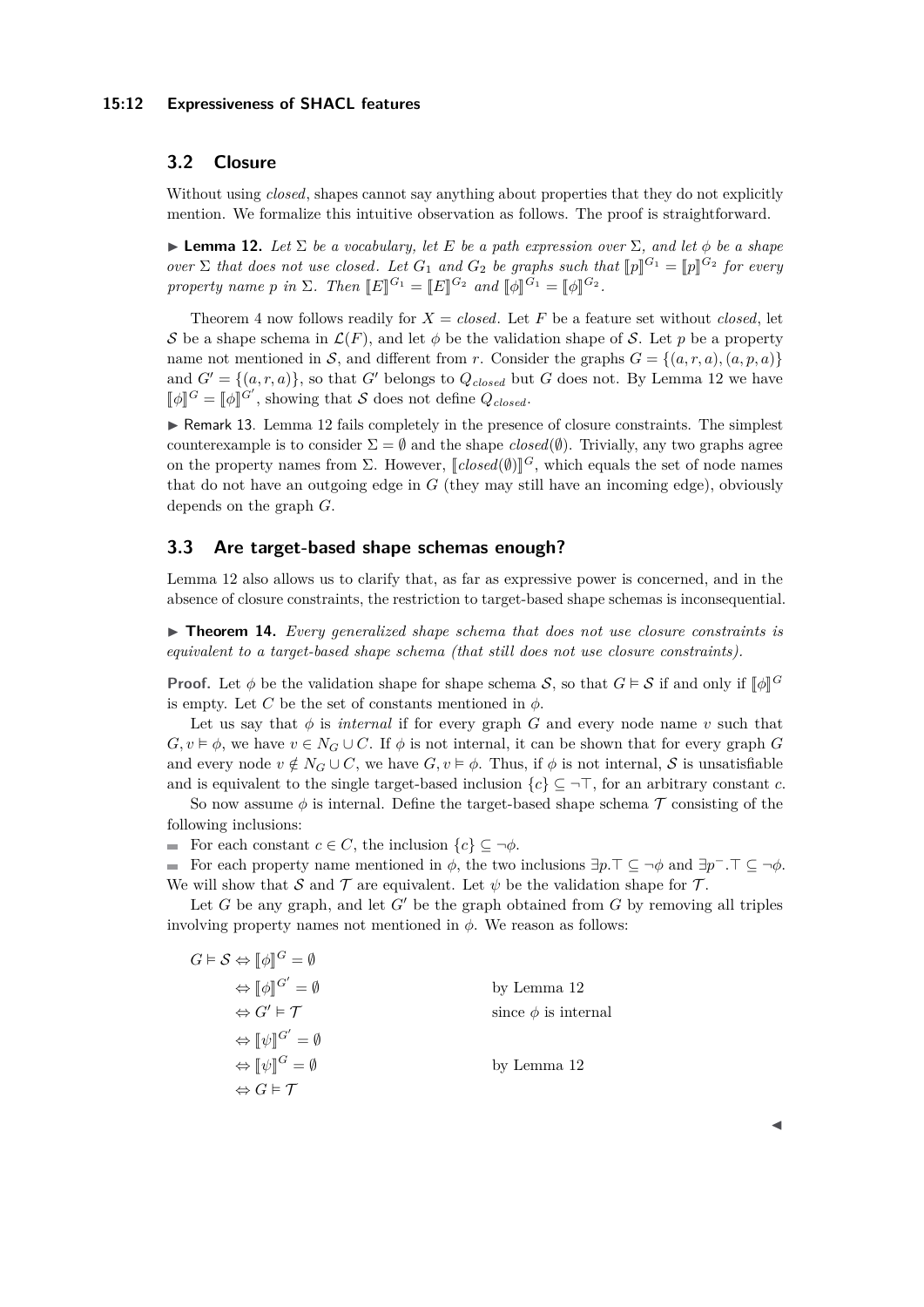$\triangleright$  Remark 15. Note that we do not need class-based targets in the proof, so such targets are redundant on the left-hand sides of inclusions. This can also be seen directly: any inclusion

∃type*/*subclass<sup>∗</sup> *.*{*c*} ⊆ *φ*

with a class-based target is equivalent to the following inclusion with a subjects-of target:

 $\exists$ type. $\top \subseteq \neg \exists$ type/subclass $^*.$ { $c$ }  $\lor \phi$ 

 $\triangleright$  Remark 16. Theorem [14](#page-11-1) fails in the presence of closure constraints. For example, the inclusion  $\neg closed(\emptyset) \subseteq \exists r.\top$  defines the class of graphs where every node with an outgoing edge has an outgoing *r*-edge. Suppose this inclusion would be equivalent to a target-based shape schema  $S$ , and let R be the set of all property names mentioned in the targets of  $S$ . Let *p* be a property name not in *R* and distinct from *r*; let *a* be a node name not used as a constant in S; and consider the graph  $G = \{(a, p, a)\}\$ . This graph trivially satisfies S, but violates the inclusion.

# <span id="page-12-0"></span>**4 Extension to stratified recursion**

Until now, we could do without shape names. We do need them, however, for recursive shape schemas. Such schemas allow shapes to be defined using recursive rules, much as in Datalog and logic programming. The rules have a shape name in the head; in the body they have a shape that can refer to the same or other shape names.

 $\blacktriangleright$  **Example 17.** The following rule defines a shape, named *s*, recursively:

*s* ←  ${c} \cup {c}$   $\cup$   ${eq(p,q) \land ∃r.s}.$ 

A node *x* will satisfy *s* if there is a path of *r*-edges from *x* to the constant *c*, so that all nodes along the path satisfy  $eq(p, q)$  (for two property names p and q).

## **Rules and programs**

We need to make a few extensions to our formalism and the semantics.

- We assume an infinite supply *S* of *shape names*. Again for simplicity of notation only, we assume that *S* is disjoint from *N* and *P*.
- The syntax of shapes is extended so that *every shape name is a shape*.  $\equiv$
- A vocabulary  $\Sigma$  is now a subset of  $N \cup P \cup S$ ; an interpretation *I* now additionally assigns a subset  $\llbracket s \rrbracket^I$  of  $\Delta^I$  to every shape name *s* in  $\Sigma$ .

Noting the obvious parallels with the field of logic programming, we propose to use the following terminology from that field. A *rule* is of the form  $s \leftarrow \phi$ , where *s* is a shape name and  $\phi$  is a shape. A *program* is a finite set of rules. The shape names appearing as heads of rules in a program are called the *intensional* shape names of that program.

The following definitions of the semantics of programs are similar to definitions well-known for Datalog. A program is *semipositive* if for every intensional shape name *s*, and every shape  $\phi$  in the body of some rule, *s* occurs only positively in  $\phi$ . Let P be a semipositive program over vocabulary Σ, with set of intensional shape names *D*. An interpretation *J* over  $\Sigma \cup D$  is called a *model* of P if for every rule  $s \leftarrow \phi$  of P, the set  $[\![\phi]\!]^J$  is a subset of  $[\![s]\!]^J$ . Given any interpretation *I* over  $\Sigma - D$ , there exists a unique minimal interpretation *J* that expands *I* to  $\Sigma \cup D$  such that *J* is a model of  $P$ . We call *J* the result of applying  $P$  to *I*, and denote *J* by  $P(I)$ .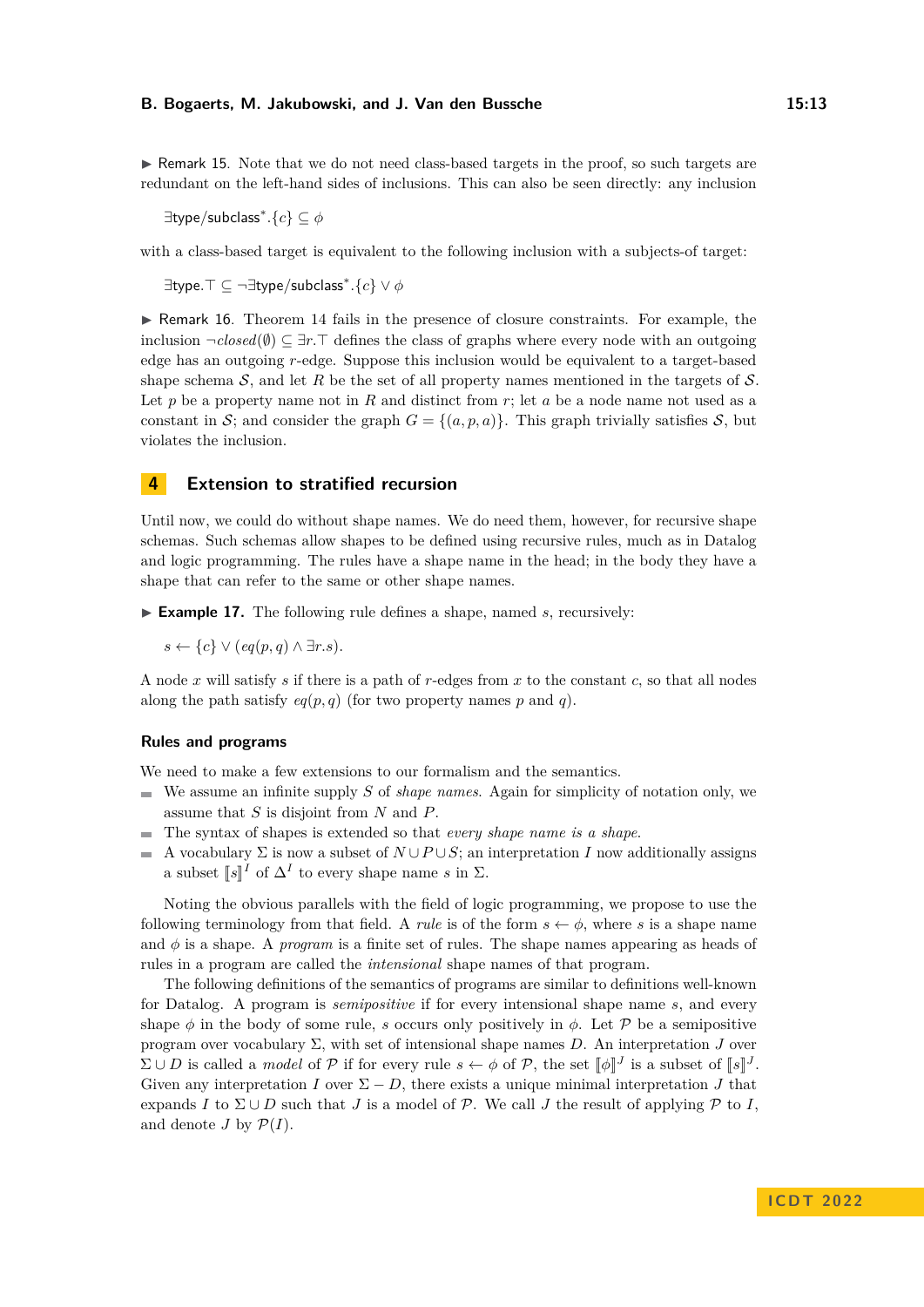#### **15:14 Expressiveness of SHACL features**

Stratified programs are essentially sequences of semipositive programs. Formally, a program P is called *stratified* if it can be partitioned into parts  $P_1, \ldots, P_n$  called *strata*, such that **(i)** the strata have pairwise disjoint sets of intensional shape names; **(ii)** each stratum is semipositive; and **(iii)** the strata are ordered in such a way that when a shape name *s* occurs in the body of a rule in some stratum, *s* is not intensional in any later stratum.

Let P be a stratified program with *n* strata  $P_1, \ldots, P_n$  and let again I be an interpretation over a vocabulary without the intensional shape names. We define  $\mathcal{P}(I)$ , the result of applying P to *I*, to be the interpretation  $J_n$ , where  $J_0 := I$  and  $J_{k+1} := \mathcal{P}_{k+1}(J_k)$  for  $0 \leq k < n$ .

#### **Stratified shape schemas**

We are now ready to define a *stratified shape schema* again as a set of inclusions, but now paired with a stratified program. Formally, it is a pair  $(\mathcal{P}, \mathcal{T})$ , where:

- $\mathcal P$  is a program that is stratified, and where every shape name mentioned in the body of some rule is an intensional shape name in  $P$ .
- $\mathcal{T}$  is a finite set of inclusion statements  $\phi_1 \subseteq \phi_2$ , where  $\phi_1$  and  $\phi_2$  mention only shape names that are intensional in P.

Now we define a graph *G* to *conform* to  $(\mathcal{P}, \mathcal{T})$  if  $[\![\phi_1]\!]^{\mathcal{P}(G)}$  is a subset of  $[\![\phi_2]\!]^{\mathcal{P}(G)}$ , for every inclusion  $\phi_1 \subseteq \phi_2$  in  $\mathcal{T}$ .

 $\triangleright$  Remark 18. The nonrecursive notion of shape schema, defined in Section [2,](#page-3-0) corresponds to the special case where  $P$  is the empty program.

## **Extending Theorem [4](#page-6-2)**

Theorem [4](#page-6-2) extends to stratified shape schemas. Indeed, consider a stratified shape schema  $(\mathcal{P}, \mathcal{T})$ . Shapes not mentioning any shape names are referred to as *elementary shapes*. We observe that for every intensional shape name *s* and every graph *H*, there exists an elementary shape  $\phi$  such that  $[s]^{\mathcal{P}(H)} = [\![\phi]\!]^H$ . Furthermore,  $\phi$  uses the same constants, quantifiers, and path expressions as  $P$ . For semipositive programs, this is shown using a fixpoint characterization of the minimal model; for stratified programs, this argument can then be applied repeatedly. The crux, however, is that graphs  $G$  and  $G'$  of Proposition [5](#page-6-3) will have the same  $\phi$ . Indeed, by that Proposition, the fixpoints of the different strata will be reached on  $G$  and on  $G'$  in the same stage. We effectively obtain an extension of Proposition [5,](#page-6-3) which establishes the theorem for features *X* other than *closed*.

Also for  $X = closed$ , the reasoning, given after Lemma [12,](#page-11-0) extends in the same way to stratified shape schemas, since the graphs  $G$  and  $G'$  used there again yield exactly the same evaluation for all shapes that do not use *closed*.

## **Extending Theorem [14](#page-11-1)**

Also Theorem [14](#page-11-1) extends to stratified shape schemas. Thereto, Lemma [12](#page-11-0) needs to be reproven in the presence of a stratified program  $P$  defining the intensional shape names. The extended Lemma [12](#page-11-0) then states that  $[\![\phi]\!]^{\mathcal{P}(G)} = [\![\phi]\!]^{\mathcal{P}(G')}$ . The proof of Theorem [14](#page-11-1) then goes through unchanged.

# <span id="page-13-0"></span>**5 Concluding remarks**

An obvious open question is whether our results extend further to nonstratified programs, depending on various semantics that have been proposed for Datalog with negation, notably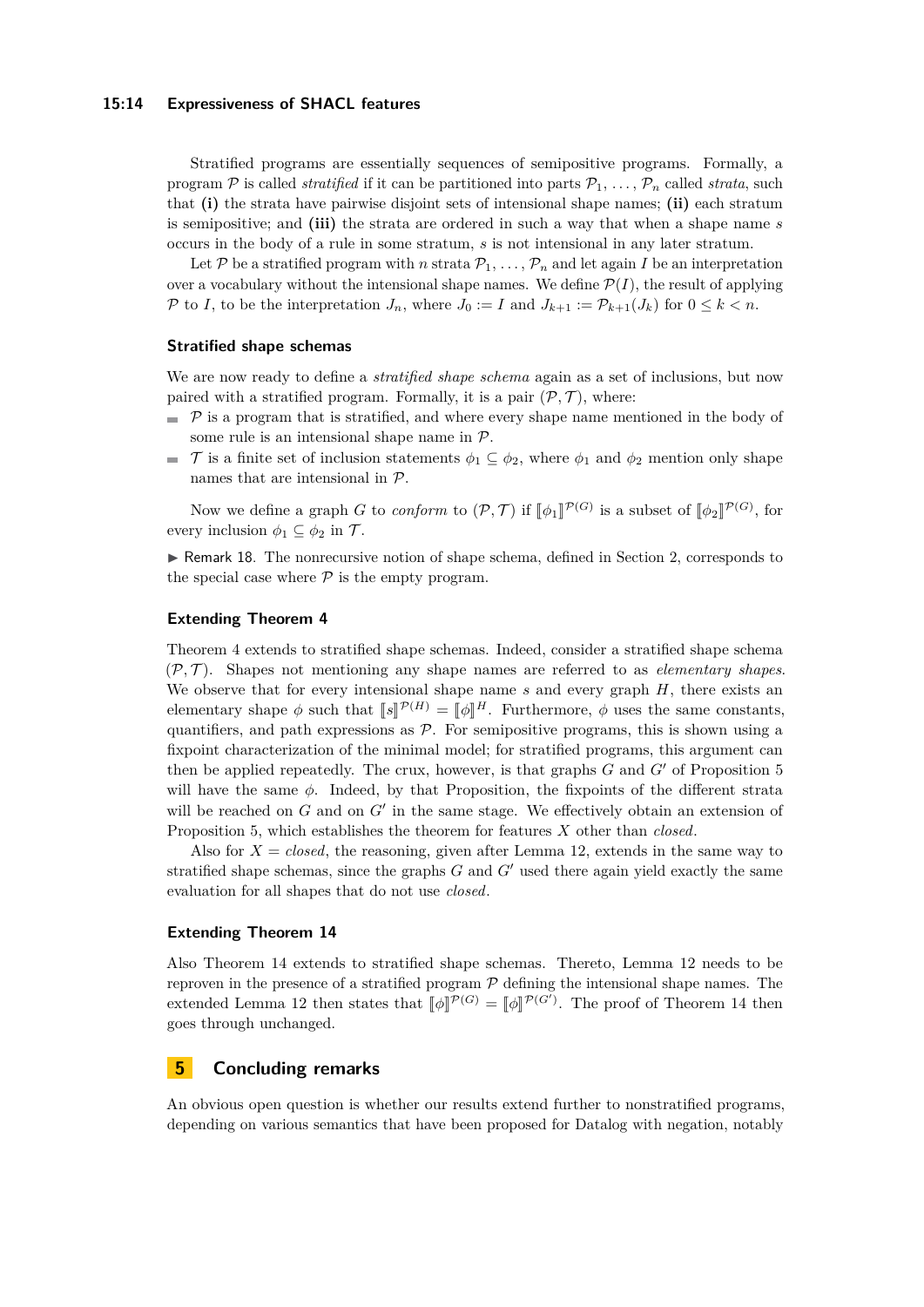well-founded or stable models [\[1,](#page-14-1) [21\]](#page-15-13). One must then deal with 3-valued models and, for stable models, choose whether the TBox should hold in every stable model (skeptical), or in at least one (credulous). For example, Andreşel et al. [\[2\]](#page-14-0) adopt a credulous approach. In the same vein, even for stratified programs, one may consider *maximal* models instead of minimal ones, as suggested for ShEx [\[6\]](#page-15-1).

Notably, Corman et al. [\[9\]](#page-15-3) have already suggested that disjointness is redundant in a setting of recursive shape schemas with nonstratified negation. Their expression is not correct, however  $[18]$ <sup>[4](#page-14-2)</sup>

A quirk in the design of SHACL is that it only allows equality and disjointness tests  $eq(E_1, E_2)$  and  $disj(E_1, E_2)$  where  $E_1$  can be a general path expression, but  $E_2$  needs to be a property name. It is open whether allowing "full" equality or disjointness tests, i.e., allowing a general path expression for *E*2, would strictly increase expressive power. Furthermore, for  $X = disj$ , our proof of Proposition [5,](#page-6-3) and thus Theorem [4,](#page-6-2) no longer works under full equality tests. For *X* one of the other three features, however, the proof continues to work under full disjointness or equality tests.

Not included in our formal syntax, but allowed in SHACL, are shapes of the form *eq*(*id, p*) and *disj*(*id, p*), where *id* stands for the focus node. These are allowed in SHACL under "node shapes". In our formalism,  $eq(id, p)$  is already expressible as  $eq(p?, p) \wedge \geq_1 p.\top \wedge \leq_1 p.\top$ . Furthermore,  $disj(id, p)$  is expressible as  $\neg eq(p?, p)$ . Note, however, the use of ? in these expressions. Hence, when investigating the primitivity of ?, as we have done in this paper, it would be more proper to include  $eq(id, p)$  and  $disj(id, p)$  directly in the syntax. Whether ? remains primitive in this setting is left as an open problem.

Another open problem, also concerning the primitivity of ?, is to consider the more restrictive setting where, in each shape of the form  $\geq_n E.\phi$ , *n* equals 1 or 2. Indeed, the higher counts seem rarely used in practice. Since our query showing primitivity of ? involves counting to 4, it remains open whether ? still adds expressive power when counts are limited to 1 or 2. (We thank an anonymous reviewer for suggesting this problem.)

Finally, a general question surrounding SHACL, even standard nonrecursive SHACL, is to understand better in which sense (if at all) this language is actually better suited for expressing constraints on RDF graphs than, say, SPARQL ASK queries [\[8,](#page-15-15) [20,](#page-15-16) [10\]](#page-15-17). Certainly, the affinity with description logics makes it easy to carve out cases where higher reasoning tasks become decidable [\[13,](#page-15-4) [16\]](#page-15-5). It is also possible to show that nonrecursive SHACL is strictly weaker in expressive power than SPARQL. But does SHACL conformance checking really have a lower computational complexity? Can we think of novel query processing strategies that apply to SHACL but not easily to SPARQL? Are SHACL expressions typically shorter, or perhaps longer, than the equivalent SPARQL ASK expression? How do the expression complexities [\[22\]](#page-15-18) compare?

## **References**

<span id="page-14-1"></span>**1** S. Abiteboul, R. Hull, and V. Vianu. *Foundations of Databases*. Addison-Wesley, 1995.

<span id="page-14-0"></span>**2** M. Andreşel, J. Corman, M. Ortiz, J.L. Reutter, O. Savkovic, and M. Simkus. Stable model semantics for recursive SHACL. In Y. Huang, I. King, T.-Y. Liu, and M. van Steen, editors, *Proceedings WWW'20*, pages 1570–1580. ACM, 2020.

<span id="page-14-2"></span><sup>&</sup>lt;sup>4</sup> Their approach is to postulate two shape names  $s_1$  and  $s_2$  that can be assigned arbitrary sets of nodes, as long as the two sets form a partition of the domain. Then for one node *x* to satisfy the shape  $disj(E, p)$ , it is sufficient that  $E(x)$  is a subset of  $s_1$  and  $p(x)$  of  $s_2$ . This condition is not necessary, however, as other nodes may require different partitions.